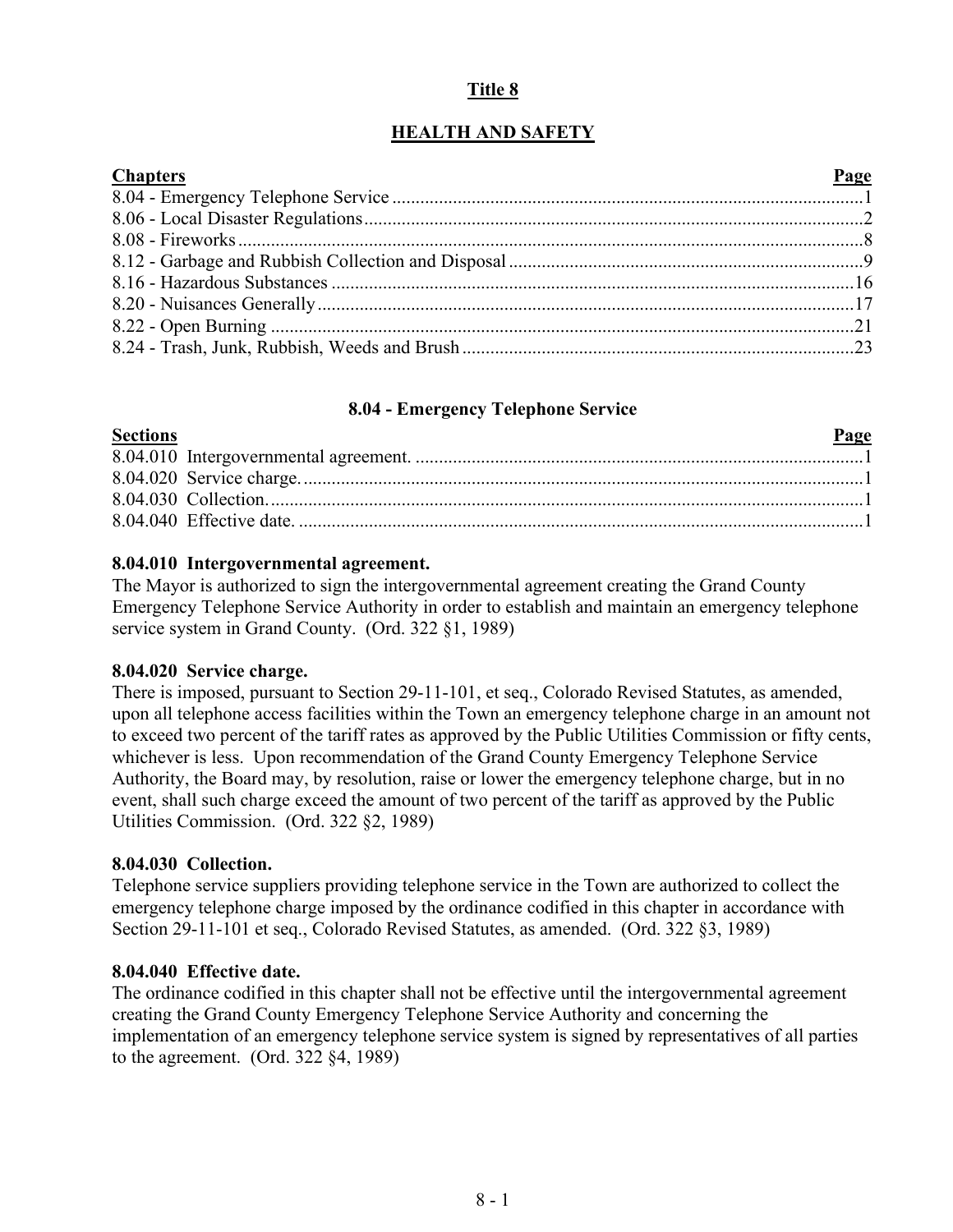## **8.06 - Local Disaster Regulations**

| <b>Sections</b> | Page |
|-----------------|------|
|                 |      |
|                 |      |
|                 |      |
|                 |      |
|                 |      |
|                 |      |
|                 |      |
|                 |      |
|                 |      |
|                 |      |

#### **8.06.010 Definitions.**

The following terms, phrases and words shall have the following meanings when used in this Chapter. Additionally, all definitions set forth in C.R.S. § 24-33.5-703 shall apply to this Chapter.

"Continuity of Operations Plan" ("COOP") means the development and maintenance of a plan to relocate operations without the loss of basic government functions.

"Disaster" means the occurrence or imminent threat of widespread or severe damage, injury, or loss of life or property resulting from any natural cause or cause of human origin, including but not limited to fire, flood, earthquake, wind, storm, wave action, hazardous substance incident, oil spill or other water contamination requiring emergency action to avert danger or damage, volcanic activity, epidemic, air pollution, light, drought, infestation, explosion, civil disturbance, hostile military or paramilitary action, or a condition of riot, insurrection, or invasion existing in the state, Grand County, or the Town.

"Emergency Management" means the marshaling of all resources to meet all disasters or potential disasters under coordinated management. The phases of emergency management are mitigation, preparedness, response and recovery.

"Mitigation" means any activities that actually eliminate or reduce the probability of occurrence of a disaster.

"Preparedness" means the development of plans, the stockpiling and inventory of critical resources, the organization and training of response personnel, and the exercise of plans.

"Recovery" means those actions, both short-term and long-term, that result in the planned redevelopment of the Town after a disaster, consistent with disaster experience and with measures available for hazard reduction.

## **8.06.020 Local disaster declaration.**

A. The Mayor of the Town of Kremmling may issue a written declaration of a local disaster, which declaration shall continue in effect as set forth in the declaration for a period of time not to exceed seventy-two (72) hours. A local disaster declaration shall activate the response and recovery aspects of any and all applicable local and interjurisdictional disaster emergency plans and authorize the furnishing of aid and assistance under such plans.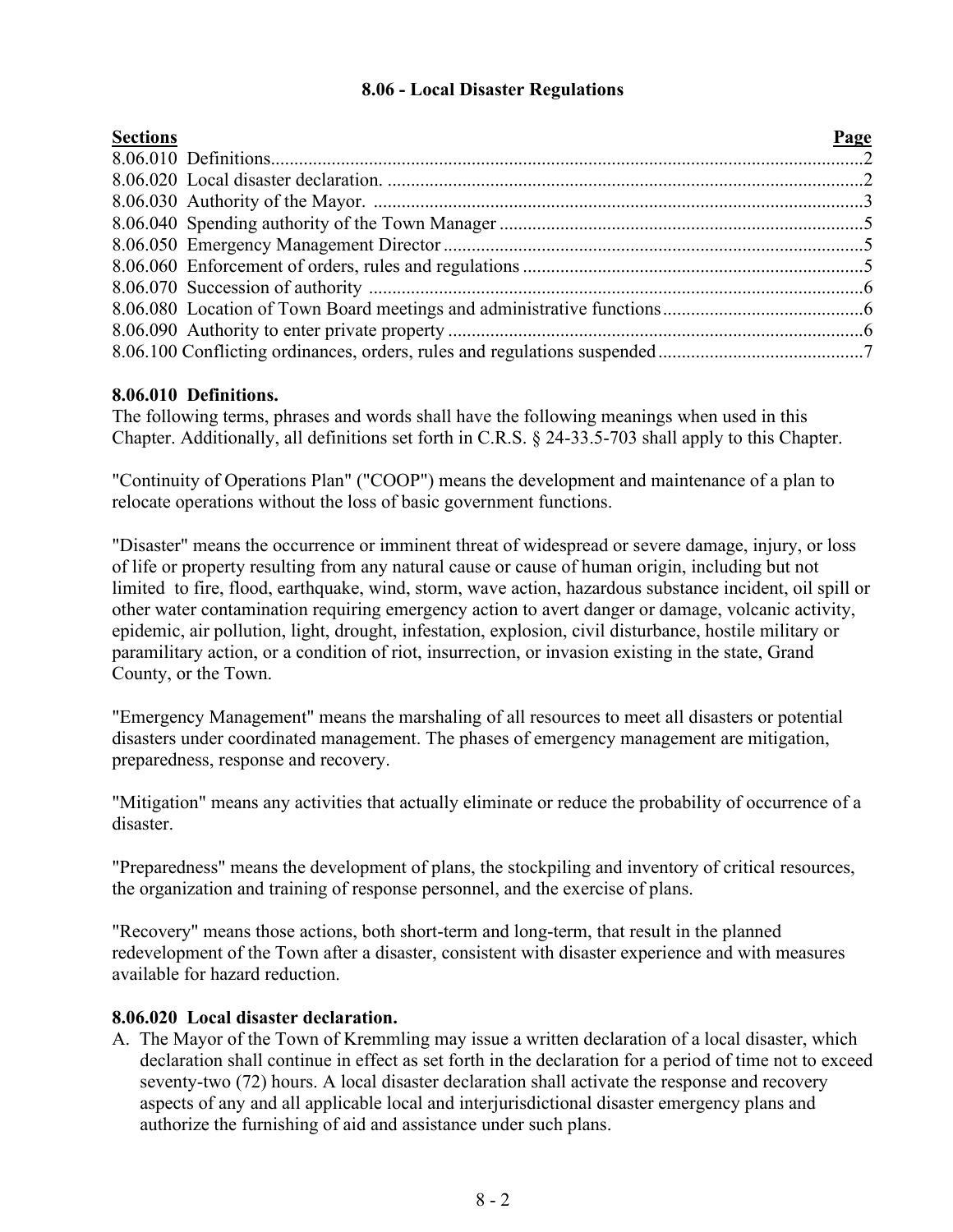- B. The Mayor's local disaster declaration may be continued beyond the initial period by the consent of a majority of the Board of Trustees.
- C. Any order declaring, continuing or terminating a local disaster shall be given prompt and general publicity and shall be filed promptly with the Town Clerk and the state Office of Emergency Management.

## **8.06.030 Authority of the Mayor.**

During the period of a declared local disaster, in addition to all other authority provided by law, the Mayor is authorized to take the actions set forth in this Section. Any orders issued or actions taken by the Mayor shall be in writing, shall set forth the Mayor's findings or justification for the order or action, and shall include a reference to the individual subsections of this Section authorizing such order or action.

- A. Allocate emergency funds when costs of the disaster exceed, or are reasonably expected to exceed, authorized emergency response budgets. The Town's emergency reserve maintained pursuant to Article X, Section 20(5) of the Colorado Constitution may be utilized to defray costs of the Town's response to the disaster, and any such funds shall be replenished by no later than the conclusion of the following fiscal year.
- B. Enter into reciprocal aid, mutual aid and joint powers agreements or other compacts or plans with other entities as appropriate for the protection of life and property. Such agreements may include the furnishing or exchange of supplies, equipment, facilities, personnel and/or services, and any other topics relevant to planning and responding to the disaster. The term of such agreements shall not extend beyond the period of the disaster declaration without ratification by the Town Board.
- C. Issue an order establishing a curfew during such hours of the days or nights and affecting such categories of persons as may be designated, such curfew to remain in effect as stated in the order but not extending beyond the period of the disaster declaration.
- D. Issue an order to direct or compel the evacuation of all or a part of the population from any stricken or threatened areas within the Town, if the Mayor deems such action is necessary for the preservation of life or property, and to prescribe routes, modes of transportation and destinations in connection with an evacuation.
- E. Issue an order controlling, restricting, allocating or regulating the use, sale, production or distribution of food, water, clothing and other commodities, materials, goods, services and resources.
- F. Issue an order requiring the closing of businesses the Mayor deems nonessential.
- G. Issue an order suspending the sale, distribution, dispensing, or transportation of alcoholic beverages, firearms, explosives and/or combustible products and requiring the closing of those businesses or parts thereof insofar as the sale, distribution, dispensing or transportation of these items in concerned.
- H. Issue an order prohibiting the sale or distribution within the Town of any products the Mayor determines could be employed in a manner that would constitute a danger to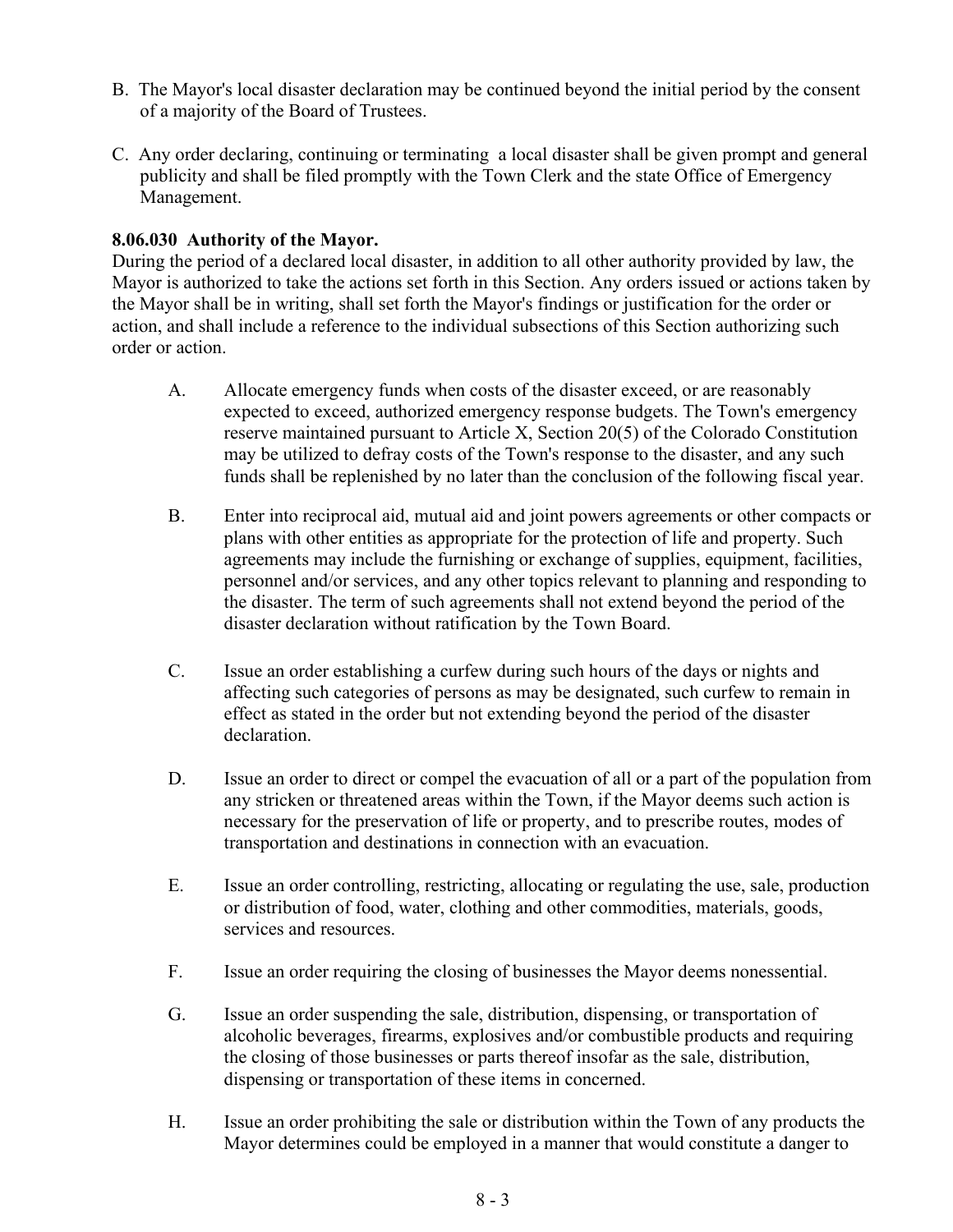public health or safety.

- I. Issue an order closing any streets, alleys, sidewalks, public parks, public ways or other public places.
- J. Issue an order closing the access to any buildings, streets, alleys, sidewalks, or other public or private places.
- K. Issue an order imposing traffic restrictions to control ingress and egress, including prohibiting all traffic except for vehicles operated by individuals the Mayor deems essential to assist in the emergency operations, and prohibiting any person to stop, stand, park or abandon any vehicle in a right-of-way that obstructs emergency operations or snow removal operations, and any such vehicle may be removed by the Town.
- L. Subject to any applicable requirements for compensation, commandeer or use any private property in the Mayor finds such action necessary to address the disaster.
- M. Appropriate and expend funds, execute contracts, authorize the obtaining and acquisition of property, equipment, services, supplies and materials without complying with procurement regulations or procedures.
- N. Transfer the direction, personnel or functions of Town departments and agencies for the purposes of performing or facilitating disaster services.
- O. Utilize all available Town resources as may reasonably be necessary to address the disaster, whether in preparation for, response to or recovery from the disaster.
- P. Suspend or modify the provisions of any Town resolution or ordinance if strict compliance thereof would in any way prevent, hinder or delay necessary action in addressing the disaster.
- Q. Accept on behalf of the Town services, gifts, grants and loans, equipment, supplies and materials, whether from private, nonprofit or governmental sources.
- R. Require emergency services of any Town officer or employee. If Town personnel are inadequate to address the disaster, the Mayor may utilize such additional personnel as are available, including citizen volunteers. All duly-authorized persons rendering services to or on behalf of the Town during the disaster shall be entitled to all privileges and immunities provided by state law.
- S. Hire or contract for construction, snow removal, engineering, architectural, building, electrical, plumbing and other professional or construction services essential to continue the activities of the Town without the advertising of bids or compliance with procurement requirements.
- T. Apply for local, state or federal assistance on behalf of the Town.
- U. Terminate or suspend any process, operation, machine, or device or event that may negatively impact the health, safety and welfare of the persons or property within the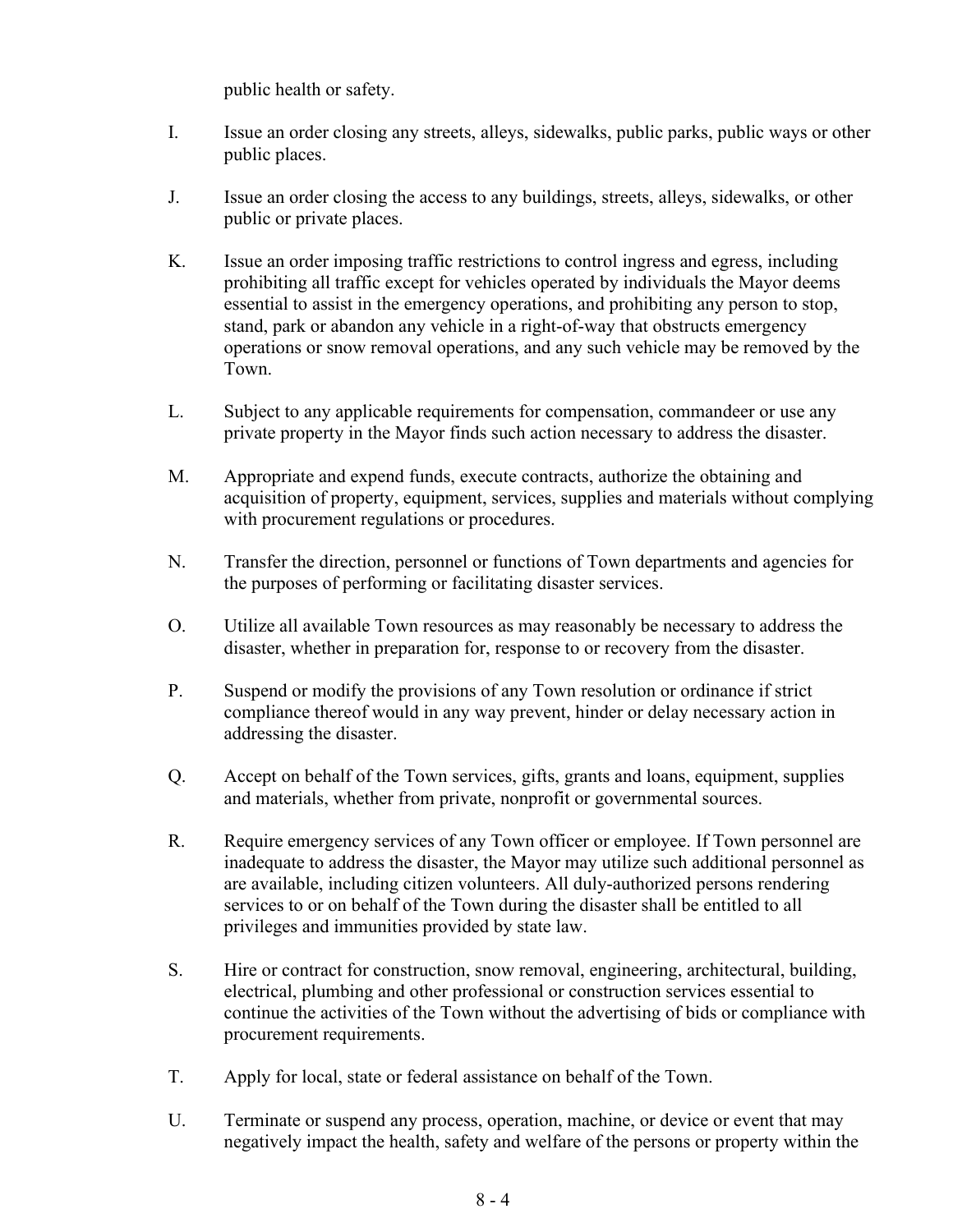Town.

- V. Delegate authority to such Town officials as the Mayor determines necessary or expedient.
- W. Require the continuation, termination, disconnection, suspension or limitation of natural gas, electric power, water, sewer or other public utilities.
- X. Exercise such powers and functions in light of the exigencies of the disaster, including the waiving of compliance with any time-consuming procedures and formalities, including notices, as may be prescribed by law pertaining thereto.
- Y. Issue any and all other orders or undertake such other functions and activities as the Mayor finds necessary or desirable to protect the health, safety and welfare of persons and property within the Town or otherwise preserve the public peace or abate, clean up, or mitigate the effects of any disaster.
- Z. Delegate any or all authority set forth in this Section to be performed by the Emergency Management Director appointed by the Town Board pursuant to Section 8.06.050.

## **8.06.040 Spending authority of the Town Manager.**

During the period of a declared local disaster, the spending authority of the Town Manager shall be as follows:

- A. During the first twenty-hour (24) hours, the Town Manager may spend \$50,000 on reasonable and necessary expenses related to emergency management, mitigation, and recover.
- B. An additional \$25,000 may be spent every twelve (12) hours, starting at the end of the first twenty-four (24) hours, up to a maximum of \$250,000.

## **8.06.050 Emergency Management Director.**

The Board of Trustees may appoint an Emergency Management Director, who shall prepare and maintain a Continuity of Operations Plan to ensure operations continue without the loss of basic government functions and perform such other duties as may be directed by the Town Board.

## **8.06.060 Enforcement of orders, rules and regulations.**

- A. The Chief of Police, members of the Kremmling Police Department, and other law enforcement and peace officers as may be authorized by the Mayor, are authorized and directed to enforce the orders, rules and regulations made or issued pursuant to this Chapter.
- B. The Chief of Police shall request appropriate resources as needed to respond to the disaster, and shall support emergency management personnel in obtaining supplies, equipment and services needed for the protection of the life and property of the people of the town.
- C. During the period of a declared local disaster, no person shall:
	- 1. Enter or remain upon the premises of any establishment not open for business to the general public, unless such person is the owner or authorized agent of the owner.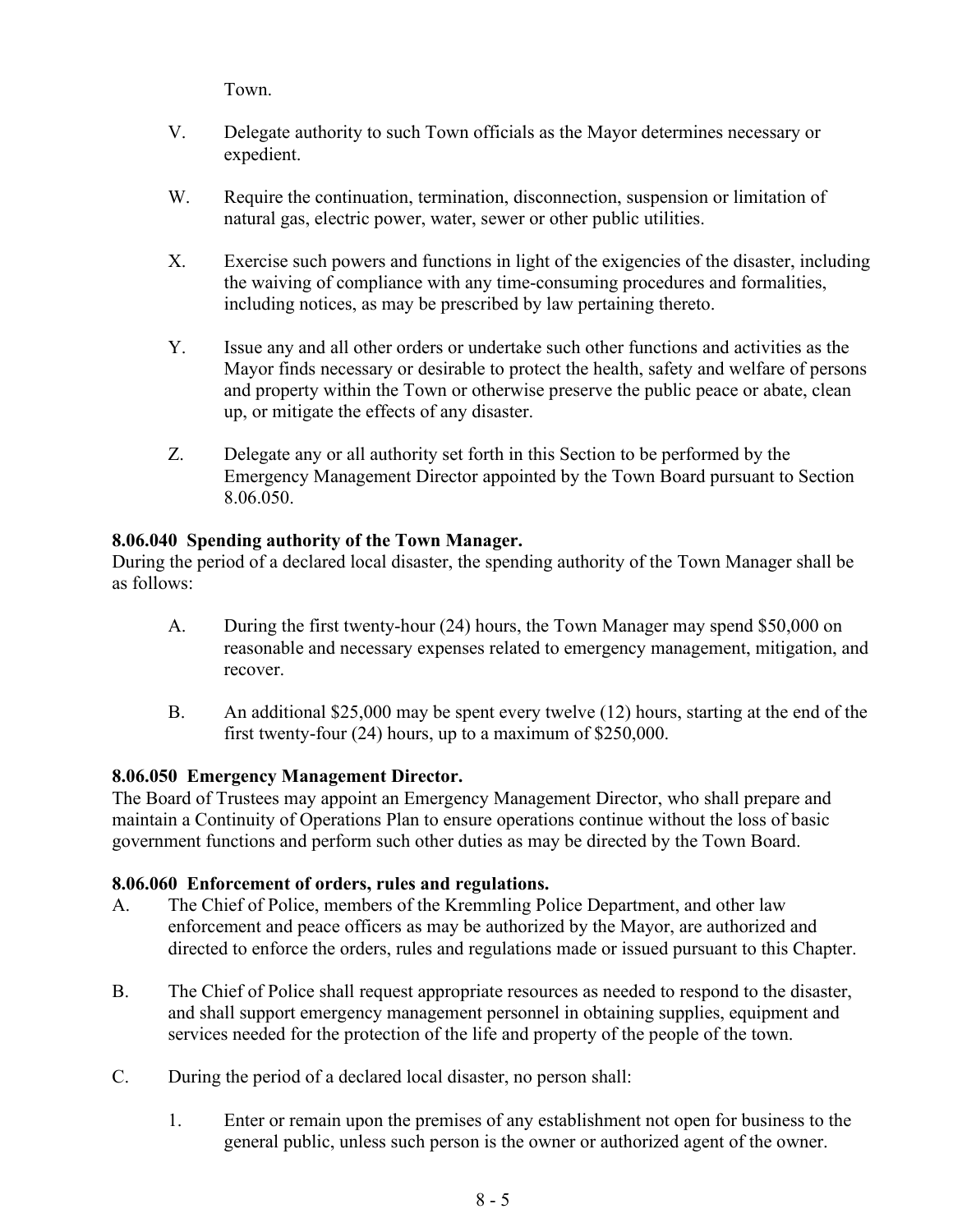- 2. Violate any orders duly issued by the Mayor.
- 3. Willfully obstruct, hinder or delay any duly authorized Town officer, employee or volunteer in the enforcement or exercise of the provisions of this Chapter, or of the undertaking of any activity pursuant to this Chapter.
- D. All members of the public shall be deemed to have been given notice of the restrictions contained within a declaration or order upon its dissemination to the news media or publication on the Town website or, if neither of those means are available, other means of publicity as determined by the Mayor.

## **8.06.070 Succession of authority.**

If the Mayor is unavailable to perform the duties or functions set forth in this Chapter, the powers and duties conferred upon the Mayor shall be performed in descending order, as follows: by the Mayor Pro-Tem; by the member of the Town Board of Trustees most senior in length of service; then by the Board member whose last name begins with a letter that is closest to the beginning of the alphabet. If no member of the Board of Trustees is available, the powers and duties conferred upon the Mayor shall be performed by the Town Manager.

## **8.06.080 Location of Town Board meeting and administrative functions.**

- A. Whenever a declared local disaster makes it prudent or impractical to conduct the affairs of the Town at its regular location, the Town Board may meet at any place, inside or outside the Town limits, as designed by the Mayor or may meet by telephone or other communication device. Any such temporary meeting location shall continue until the Town Board is able to return to its regular meeting location. Meetings conducted at such temporary location shall, to the extent practicable, be open to the public and notice of such temporary meeting location shall be posted in a manner and in a location so as to advise members of the public of the temporary location.
- B. Whenever a declared local disaster makes it imprudent or impractical to conduct the affairs of any department of the Town at its regular location, such department may conduct its business at any place, inside or outside the Town limits, as designated by the Town Manager, and may remain at such temporary location until the department is able to return to its regular location.
- C. Whenever a declared local disaster makes it imprudent or impractical for the Board of Trustees or any Town committee, board or authority to meet at a previously scheduled date and time, such meeting shall be deemed postponed until a quorum of the board, committee or authority is able to meet.
- D. Any official at or meeting required to be performed at any regular location of the Board of Trustees or Town department shall be valid when performed at any temporary location established pursuant to this Section.
- E. The provisions of this Section shall apply to all executive, legislative, and judicial branches, powers and functions conferred by law upon the Town and its officers, employees and authorized agents.

## **8.06.090 Authority to enter private property.**

During the period of a declared local disaster, a Town employee or authorized agent may enter unto or upon private property if the employee or authorized agent has reasonable grounds to believe there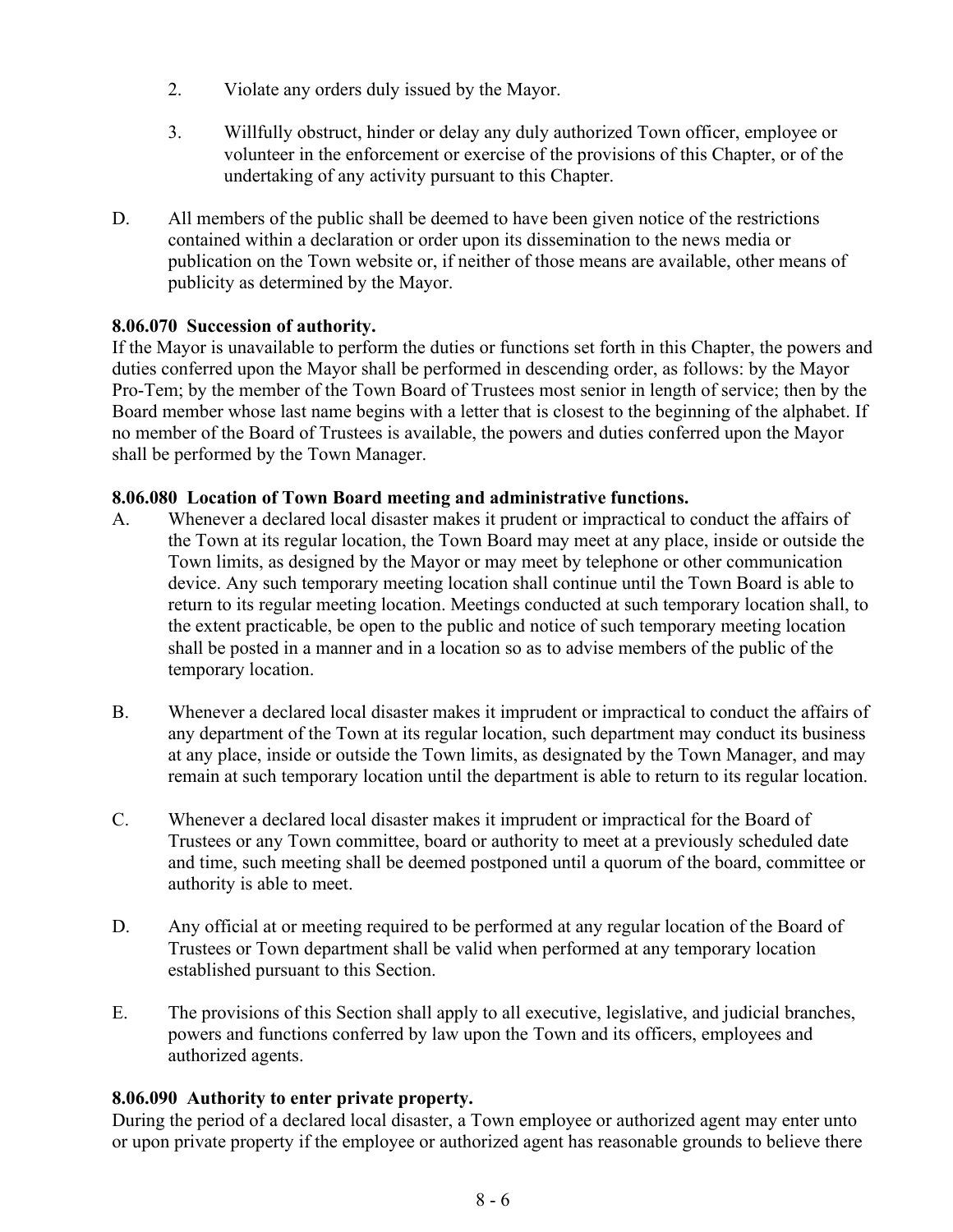is a true emergency and an immediate need for assistance for the protection of life or property, and that entering onto the private property will allow the person to take such steps to alleviate or minimize the emergency or disaster or to prevent or minimize danger to lives or property.

#### **8.06.100 Conflicting ordinances, orders, rules and regulations suspended.**

Any ordinances, resolutions, orders, rules and regulations promulgated during a declared local disaster shall take precedence over existing ordinances, resolutions, rules and regulations if a conflict arises

Any person who violates any provision of this title or the ordinance and resolution adopted herein by reference including any amendments thereto commits an offense. Any person convicted of violation of any section of this title shall be punished as provided in Kremmling Municipal Code Section 1.16.010.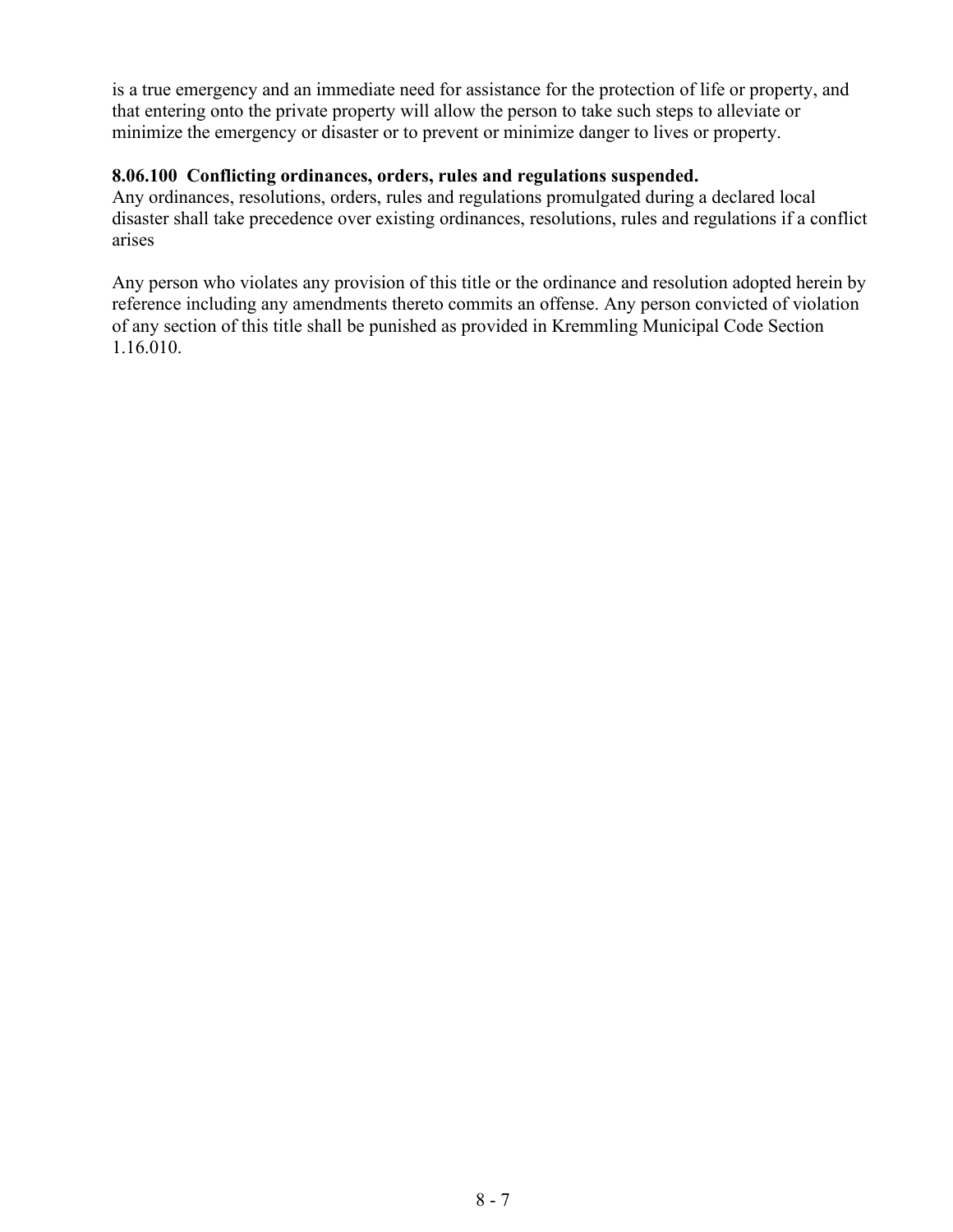#### **8.08 - Fireworks**

| <b>Sections</b> | Page |
|-----------------|------|
|                 |      |
|                 |      |
|                 |      |

#### **8.08.010 State statute adopted.**

Except as may be modified by written order of the Mayor or Town Manager pursuant to Chapter 8.22 of this code, the Board of Trustees hereby adopts by reference the state statutes concerning fireworks set forth is C.R.S. § 12-28-101, *et seq.* (the "state fireworks code"), as may be amended from time to time. No person shall use, explode, sell, offer for sale, or possess with the intent to use, explode, sell or offer for sale any fireworks in the Town in a manner that violates any provision of the state fireworks code adopted herein, or in violation of any written order of the Mayor or Town Manager pursuant to Chapter 8.22 of this code.

(Ord. 306 §2, 1988; Prior Code §11-3-14 (part))

#### **8.08.020 Chief of Police shall seize.**

The Chief of Police or any constable, sheriff or deputy sheriff of the county or any designee thereof shall seize, take and remove, at the expense of the owner, all stocks of fireworks or combustibles offered or exposed for sale, stored or held in violation of the provisions of this section. (Ord. 701 §9, 2020; Prior Code §11-3-14(part))

#### **8.08.200 Violation - Penalty.**

Any person who violates any provision of any section of this chapter commits an offense. Any person convicted of violation of any section of this chapter shall be punished as provided in Kremmling Municipal Code Section 1.16.010. (Ord. 535 §9, 2008; Ord. 306 §4, 1988; Prior Code §11-3-14 (part))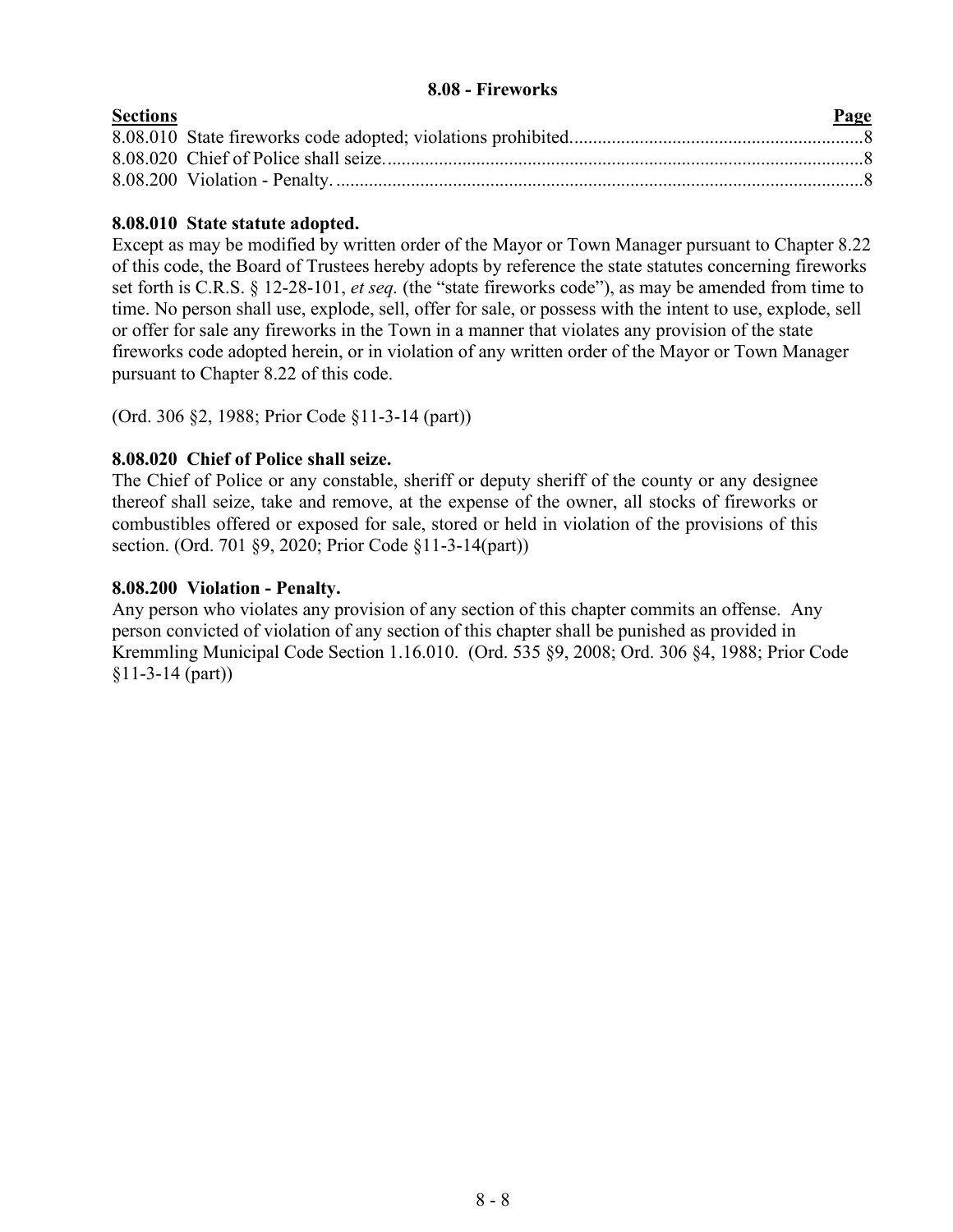## **8.12 - Garbage and Rubbish Collection and Disposal**

<span id="page-8-0"></span>

| <b>Sections</b> | Page |
|-----------------|------|
|                 |      |
|                 |      |
|                 |      |
|                 |      |
|                 |      |
|                 |      |
|                 |      |
|                 |      |
|                 |      |
|                 |      |
|                 |      |
|                 |      |
|                 |      |
|                 |      |
|                 |      |
|                 |      |
|                 |      |
|                 |      |
|                 |      |
|                 |      |
|                 |      |
|                 |      |
|                 |      |
|                 |      |
|                 |      |
|                 |      |

## **8.12.010 Definitions.**

For the purpose of this chapter the following terms, phrases, words and their derivations shall have the following meanings:

"Contractor" means the person with whom the Town may contract to collect and dispose of solid waste.

"Garbage" means putrescible animal and vegetable wastes resulting from the handling, preparation, cooking and consumption of food.

"Household Refuse" means garbage or refuse of any kind or character from a private home, private property, or private campsite. The term includes trash as defined in Section 8.24.020(M). A public trash receptacle is not a suitable container, storage place or depository for household refuse.

"Other Rubbish" means solid waste, other than garbage, that because of size or weight is not capable of being stored in the containers described in this chapter.

"Public Trash Receptacle" means any trash receptacle owned by the Town of Kremmling, and provided for the use of the public.

"Residential Dumpster" means a dumpster used by residential trash rate-paying customers. (Ord. 469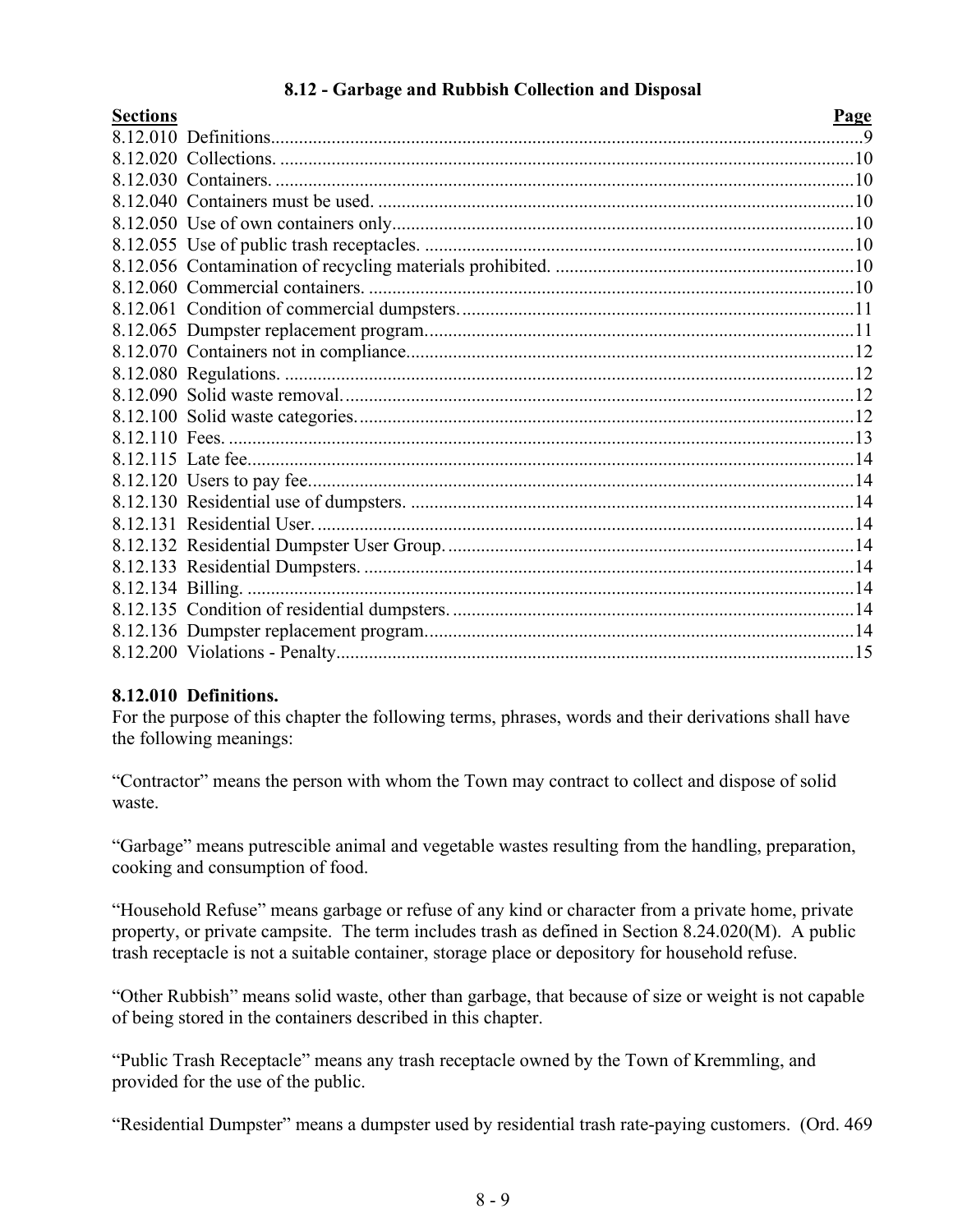§1, 2002)

"Residential Dumpster User Group" means a group of one or more residences who share the use of a dumpster as provided in Section 8.12.130, *et seq.* (Ord. 469 §1, 2002)

"Rubbish" means all solid waste, other than garbage that is capable of being stored in the containers described in this chapter.

"Sanitary condition" means a condition that is not offensive to the senses and not injurious to the health of any person.

"Tote" means a wheeled, covered container of less than one cubic yard capacity approved by the Town or its contractor, designed for automated pickup, handling and dumping into a truck. The term shall not refer to any container referred to as a "dumpster." (Ord. 498 §2, 2005)

"Town official" means the person to whom the Board of Trustees has delegated the duty and authority to obtain enforcement of the provisions of this chapter. (Prior Code §12-3-1)

## **8.12.020 Collections.**

The Board of Trustees may enter into an exclusive contract or agreement with any person for the collection of solid waste, or it may, at its discretion, make other provisions for the collection and disposal of solid waste. (Prior Code §12-3-2)

## **8.12.030 Containers.**

All containers used to store garbage and rubbish shall have a close fitting cover. All containers used to store only rubbish so as to prevent removal or strewing of the rubbish by animals or the wind. All containers, excluding commercial dumpsters and residential dumpsters, shall be wheeled, plastic totes of size, shape, and design capable of being machine loaded by equipment in use by or for the Town. (Ord. 498 §2, 2005; Ord. 469 §2, 2002; Prior Code §12-3-3)

## **8.12.040 Containers must be used.**

All garbage and rubbish shall be placed in containers as above described. (Prior Code §12-3-4)

# **8.12.050 Use of own containers only.**

No person shall dispose of solid waste in containers other than his own or that of the owner of the premises on which the person resides. All containers shall be maintained by the owner, and/or occupant, in a sanitary condition. (Prior Code §12-3-5)

# **8.12.055 Use of public trash receptacles.**

No household refuse shall be placed in any public trash receptacle by any person. (Ord. 472 §1, 2002)

# **8.12.056 Contamination of recycling materials prohibited**.

- A. Only designated recyclable material may be placed in any recycling container. Only designated recyclable material will be accepted for recycling.
- B. Recyclable material must be placed only in the recycling container designated for the type of material. If no container or location is designated for the type of material, the material is not accepted for recycling.

# **8.12.060 Commercial containers.**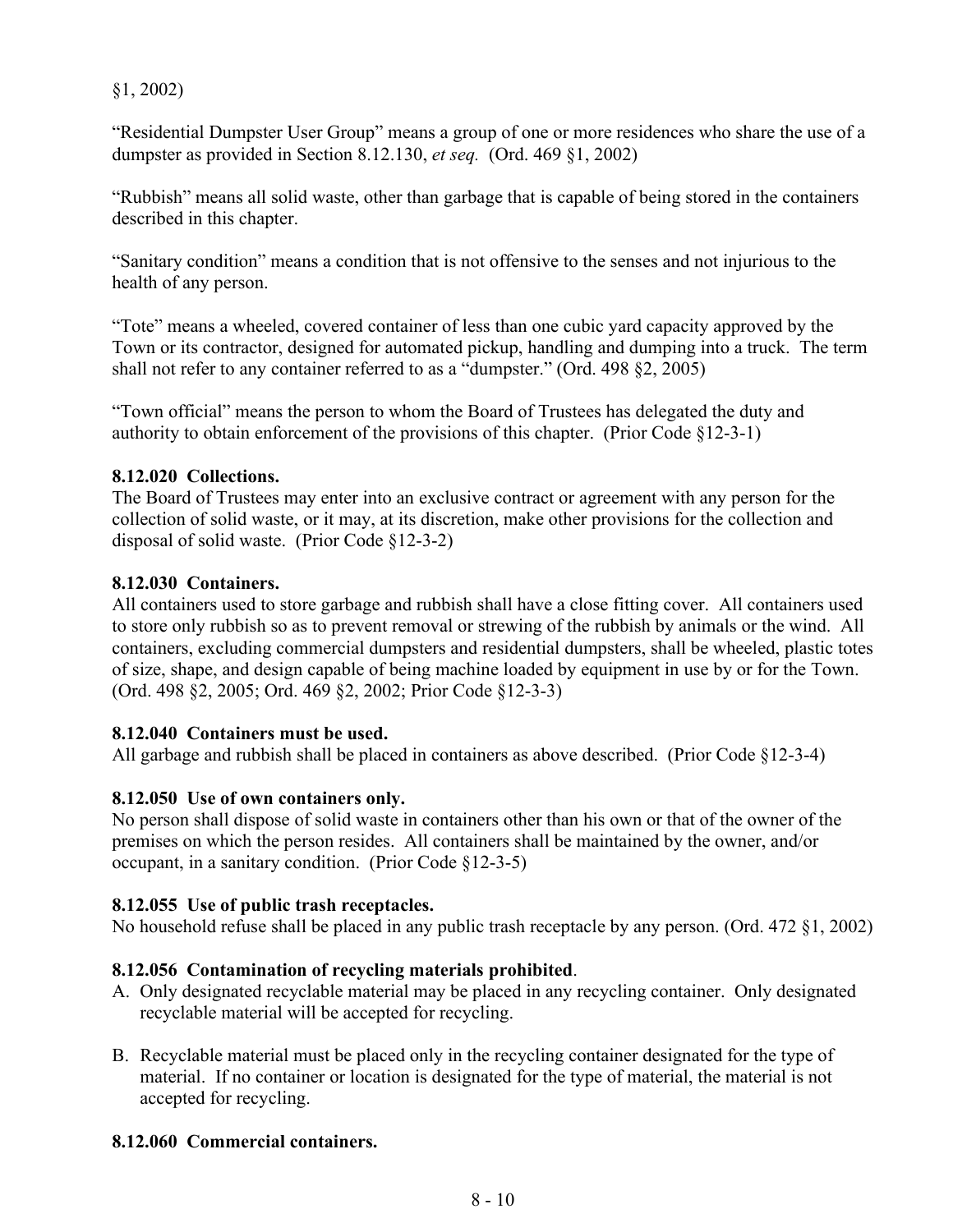All commercial containers shall be in conformity with the regulations promulgated by the Board of Trustees and shall be located on a concrete or asphalt pad or other hard surface approved by the Town official, of sufficient dimension for the container, and to facilitate moving the container to the truck for unloading (Ord. 463 §1, 2002; Prior Code §12-3-6)

## **8.12.061 Condition of commercial dumpsters**.

Dumpsters shall be maintained in a good mechanical condition, such that the castors are fully functional, the covers fit securely, there are no jagged or sharp edges capable of causing injury to persons whose duty is to handle such dumpsters, and the dumpster shall be water tight so that liquids will not be able to enter the dumpster when the lid is closed, nor escape from the dumpster. (Ord. 463 §1, 2002)

## **8.12.065 Dumpster replacement program.**

- A. Each large commercial account shall use an appropriately-sized dumpster. If the dumpster is provided by the Town, the account holder will be charged the monthly rental rate then in effect for the dumpster. (Ord. 463 §1, 2001)
- B. Dumpsters currently in use by large commercial accounts which deteriorate, are damaged, or are otherwise unrepaired or unusable, shall, at the discretion of the Town official, be replaced. If the replacement dumpster is provided by the Town, the account holder will be charged the monthly rental rate then in effect for the dumpster. (Ord. 463 §1, 2001)
- C. A large account holder may supply its own dumpster ("user supplied dumpster"), but such dumpster must be approved by the Town as to the size, materials, design and dimensions of the dumpster. Any user-supplied dumpster must be maintained in good working order by the large account holder, at its own expense and effort. The Town may require that any user supplied dumpster be repaired or replaced. If the large account holder fails to make necessary repairs or replacement of the user supplied dumpster, the Town may replace the dumpster, and the account holder shall enter into a lease with the Town and the Town will supply the dumpster at the thencurrent monthly rental rate. (Ord. 463 §1, 2001)
- D. Dumpsters furnished by the Town are leased to the large commercial account holder. The Town's sole responsibility as to the use and condition of such dumpsters is to maintain the dumpsters as against ordinary wear and tear, and to repair any damages caused by the Town. (Ord. 463 §1, 2001)
- E. Dumpsters provided by the Town shall remain the property of the Town. No person shall remove from the premises or willfully damage any such dumpster. (Ord. 463 §1, 2001)
- F. The Town shall set by resolution the rental rate for any containers, dumpsters, or totes the Town may supply. The monthly rental rate for dumpsters and for commercial totes supplied by a Contractor shall be established by the Contractor, subject to approval by the Town, and shall not be changed without such approval by the Town. (Ord. 498 §2, 2005; Ord. 463 §1, 2001 Repealed)
- G. Contractor to discharge duties. At any time trash collection services are provided by a contractor under contract with the Town, dumpsters shall be provided by the Contractor or the customer. The Contractor shall act on behalf of the Town in discharge of the duties, rights and obligations of the Town provided in Sections 8.12.065, paragraphs A., B, C, D, and E, specifically including the Contractor as owner and lessor of dumpsters provided by it. (Ord. 498 §2, 2005; Ord. 463 §1, 2001 Repealed)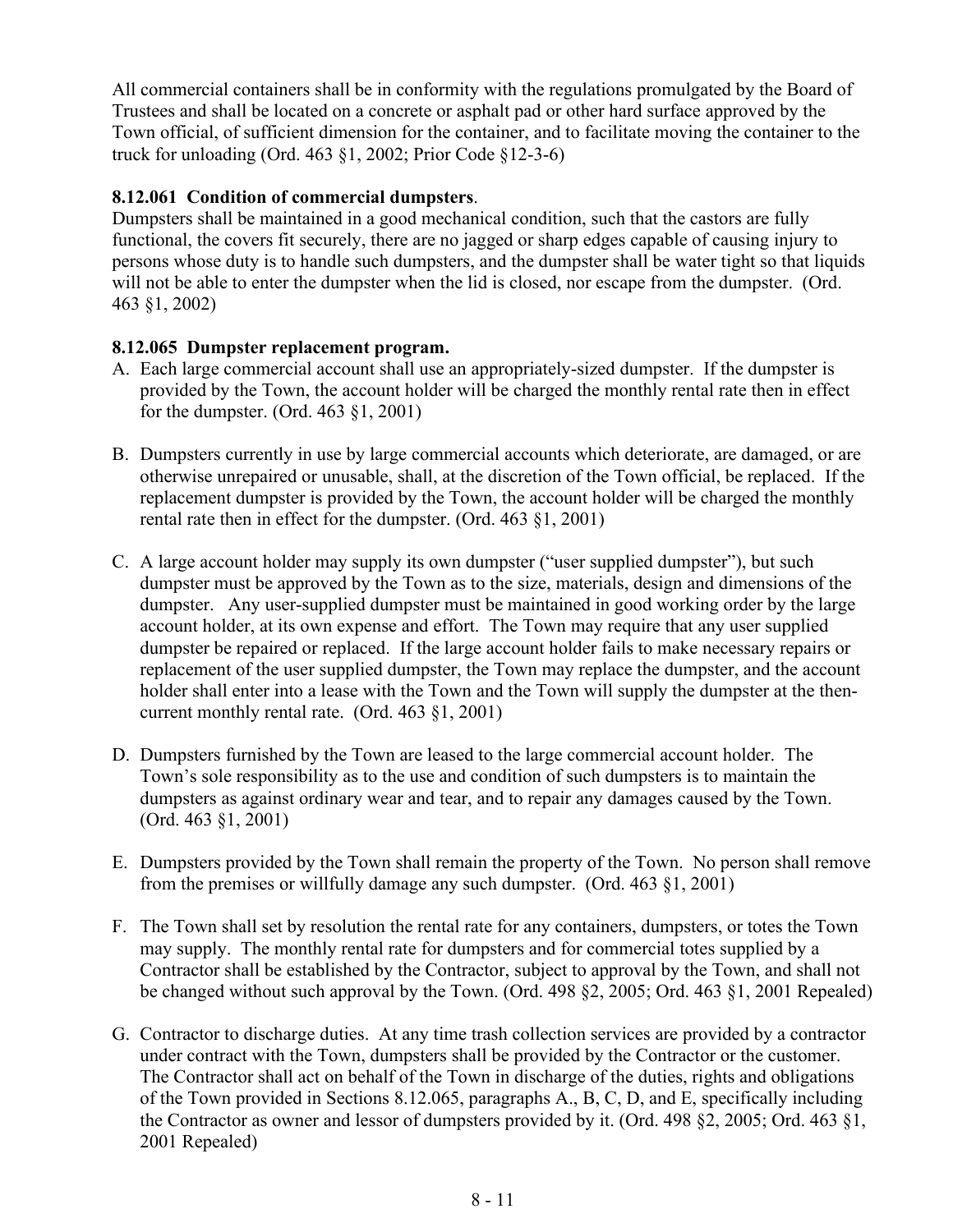## **8.12.070 Containers not in compliance.**

- A. All user-owned containers not in compliance with the provisions of this chapter shall be subject to removal and disposition by the Town or contractor upon order of removal and disposition by the Town official. Such order shall be made only after owner has been notified of the deficiency and has been afforded ten working days to correct the deficiency.
- B. When a contractor-owned container is not in compliance with the provisions of this chapter, contractor shall be notified of such deficiency and contractor shall bring the container into compliance within ten working days.
- C. When a Town or contractor-owned container is damaged by any means other than ordinary wear and tear, the customer shall be responsible for the cost of repair or replacement of the container.

(Ord. 498 §2, 2005; Prior Code §12-3-7)

#### **8.12.080 Regulations.**

The Board of Trustees shall make reasonable regulations concerning the days of collection, type and location of waste containers, and such other matters pertaining to the collection, conveyance and disposal of solid waste as may be bound necessary (Prior Code §12-3-8)

#### **8.12.090 Solid waste removal.**

No person, other than Town or contractor shall use any street, alley or public thoroughfare in the Town for the hauling or transporting of any solid waste for compensation. (Prior Code §12-3-9)

#### **8.12.100 Solid waste categories.**

Solid waste categories shall be defined as follows:

- A. All residences paying residential water rates shall pay residential trash rates.
	- 1. The residential trash rate will be charged for accounts that have a single tote with only once a week pickup. Additional totes may be obtained and will be charged an additional fee.
	- 2. Containers are required.
	- 3. Trash not in containers will be treated as overage and the overage charge will automatically be added to the monthly bill of the account. (Ord. 498 §2, 2005)
- B. All multifamily units (duplexes/apartments) with individual residential water meters may pay residential trash rates for each unit, or may pay commercial rates if a common trash container is used.
- C. All trailer parks with individual residential water taps may pay residential trash rates for each unit, or may pay commercial rates if a common trash container is used. (Ord. 498 §2, 2005)
- D. All trailer parks with a commercial water tap must pay commercial trash rates and must have a common trash container(s). (Ord. 498 §2, 2005)
- E. All other commercial water taps must pay commercial trash rates: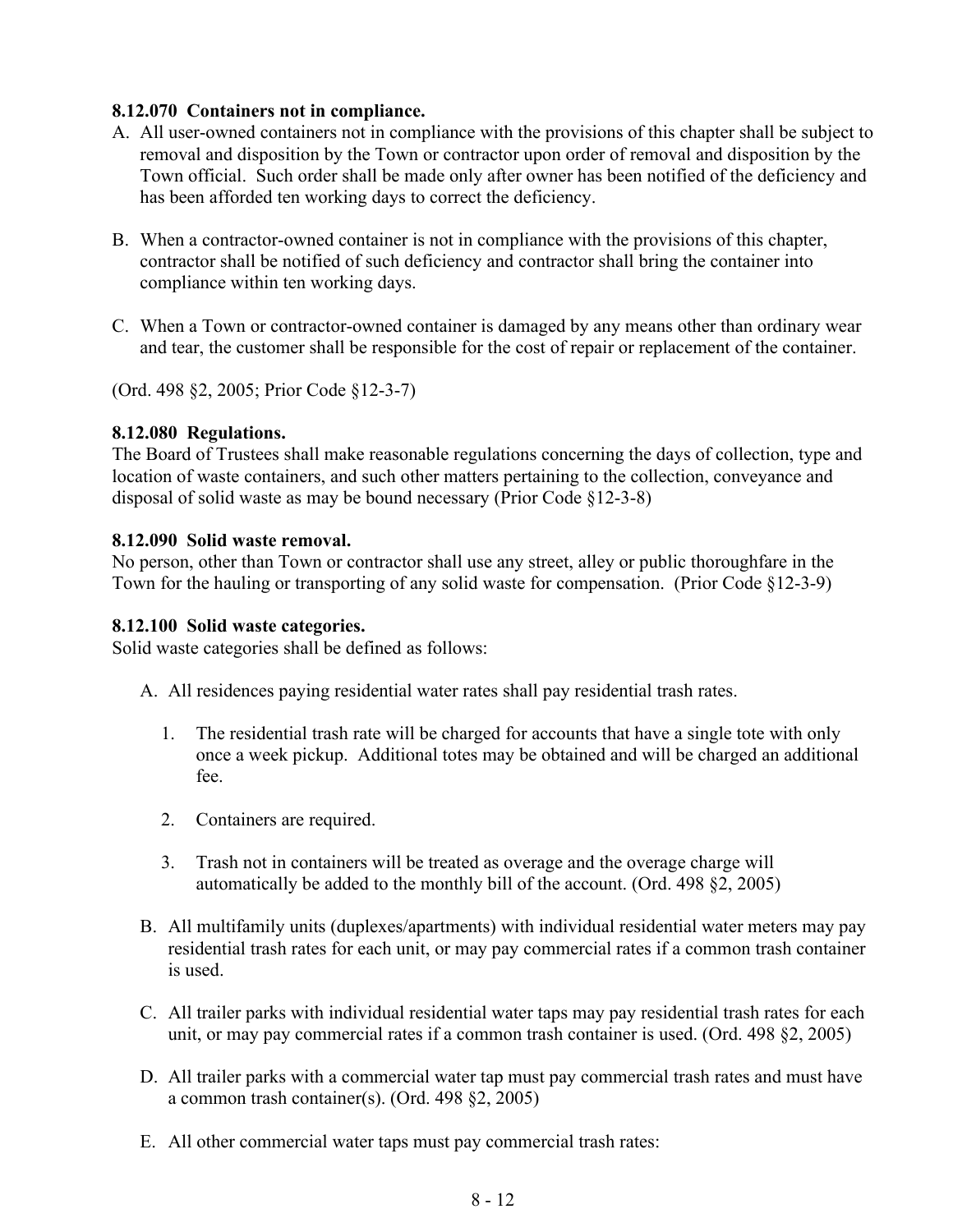- 1. Small commercial rate will be charged for accounts that have a maximum of one tote with only once a week pickup. The containers are required, no dumpsters and no bags outside of containers. Any overage, at any time, will automatically disqualify the account for the small commercial rate. Customer must provide an approved hard surface for the tote.
- 2. Large commercial rate will be charged for all other commercial customers. Customer must provide an approved hard surface for the totes or dumpsters.
- 3. Commercial property with multiple businesses on location may have multiple trash accounts, by arrangement made at Town hall.
- 4. All in-home businesses which have permanent nonfamily employees working at the inhome business location shall be required to have a commercial trash rate.
- 5. Individual commercial properties with multiple commercial water taps will require only one commercial trash account.
- 6. Commercial properties with living quarters included on the property will require only one commercial trash account. (Ord. 498 §2, 2005)
- F. Deleted (Ord. 516, 2007)
- G. All churches shall receive the residential rate. Charitable organizations as defined by the Internal Revenue Service and service organization shall upon application be eligible for a special rate. (Ord. 498 §2, 2005)
- H. All large commercial accounts will be able to change their status to a small commercial account the first week of January of each year. (Ord. 498 §2, 2005; Ord. 400 §1, 1995; Ord. 373 §1, 1993; Ord. 351 §1, 1991; Prior Code §12-3-11(part))

## **8.12.110 Fees.**

- A. Collections from store and other commercial establishments shall be as frequent as determined by agreement of the Town or contractor and the owner and/or occupant. (Ord. 562 §3, 2010)
- B. Fees shall be collected by the Town and shall be paid at the end of each month of service. All accounts shall be considered delinquent is not paid on or before the due date shown on the bill. All delinquent accounts are subject to stoppage of solid waste collection services without notice, as well as disconnection of water service pursuant to Section 13.04.120 of this Code. The stoppage of service authorized in this section for nonpayment of charges shall be in addition to the right of the Town to proceed for the collection of unpaid taxes and/or of a municipal claim. (Ord. 615§1, 2012; Ord. 562 §4, 2010; Ord. 400 §2, 1995; Ord. 382 §1, 1994; Ord. 332 §1, 1991; Ord. 293 §1, 1987; Prior Code §12-3-11 (part))
- C. The Board of Trustees shall set or alter fees in this chapter by resolution. (Ord. 562 §5, 2010)
- D. If payment of any charge imposed pursuant to this chapter is made by a dishonored check, a bad check fee in the amount established by resolution shall be imposed in addition to such charge, and such charge shall be considered delinquent in the same manner as if no payment had been made. The bad check fee shall be added to the account. (Ord. 580 §1, 2010)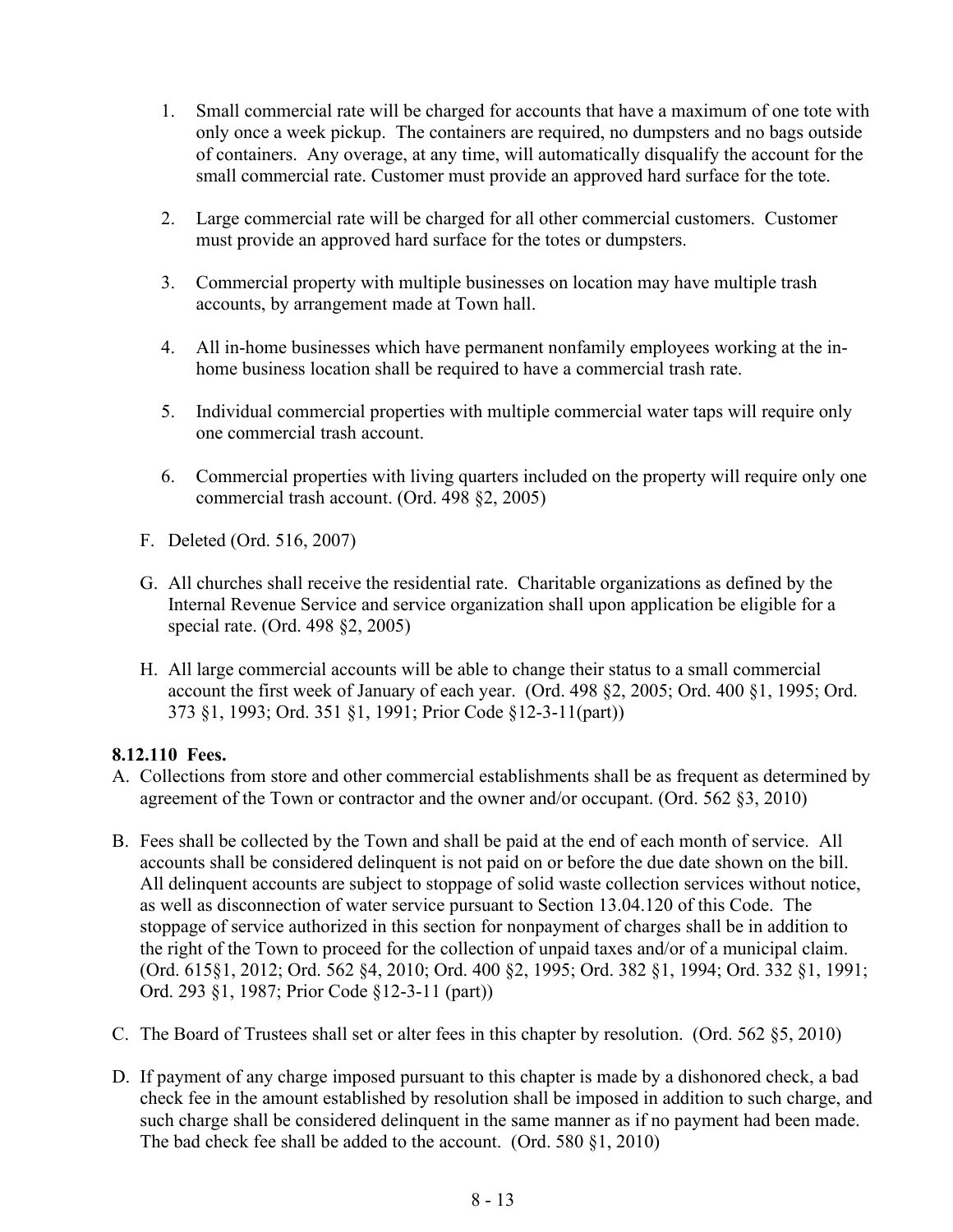## **8.12.115 Late fee.**

The Town is authorized to assess and collect a late fee, as set per resolution by the Board of Trustees, per billing period on the Town trash billing after bills are delinquent for thirty (30) days. (Ord. 615 §2, 2012)

## **8.12.120 Users to pay fee.**

Each owner of a commercial or residential in-Town water tap account shall pay the applicable fee for solid waste disposal. (Ord. 393 §1, 2001; Prior Code §12-3-12).

## **8.12.130 Residential use of dumpsters.**

Customers paying residential trash rates may choose to own or lease a dumpster, which must be used and maintained in accordance with this Code. (Ord. 469 §4, 2002)

## **8.12.131 Residential User.**

A Residential Dumpster User must file notice with the Town identifying the names of the user(s) and their respective address(es), and each such user shall enter into a "Dumpster Lease" for any dumpsters furnished by the Town. (Ord. 469 §4, 2002)

## **8.12.132 Residential Dumpster User Group.**

Several residential users may join together and use a dumpster. Not more than three residences may share a two yard dumpster. Not more than four residences may share a three yard dumpster. (Ord. 469 §4, 2002)

## **8.12.133 Residential Dumpsters.**

All residential containers shall be in conformity with the regulations promulgated by the Board of Trustees and shall be located on a concrete or asphalt pad or other hard surface approved by the Town official, of sufficient dimension for the container, and to facilitate moving the container to the truck for unloading. The minimum pad size shall be no less than twelve (12) inches wider on each side than the size of the container. (Example: a four foot by six foot container requires a six foot by eight foot pad). Any residential dumpster to be located inside an enclosure shall have a minimum of thirty-six inches clearance between the enclosure and the container. (Example: four foot by six foot container requires an enclosure and pad size of ten foot by twelve foot). (Ord. 469 §4, 2002)

## **8.12.134 Billing.**

Each resident using a dumpster will receive a residential trash rate bill at the rate established in Sections 8.12.100 and 8.12.110 above. Any overages will be billed to the residence on which the dumpster is located. The Town will not determine responsibility, bill, or allocate overages among the members of a Residential Dumpster User Group. (Ord. 469 §4, 2002)

## **8.12.135 Condition of residential dumpsters.**

Dumpsters shall be maintained in a good mechanical condition, such that the castors are fully functional, the covers fit securely, there are no jagged or sharp edges capable of causing injury to persons whose duty is to handle such dumpsters, and the dumpster shall be water tight so that liquids will not be able to enter the dumpster when the lid is closed, nor escape from the dumpster. (Ord. 469 §4, 2002)

# **8.12.136 Dumpster replacement program.**

A. If the dumpster is provided by the Town, the account holder will be charged the monthly rental rate then in effect for the dumpster.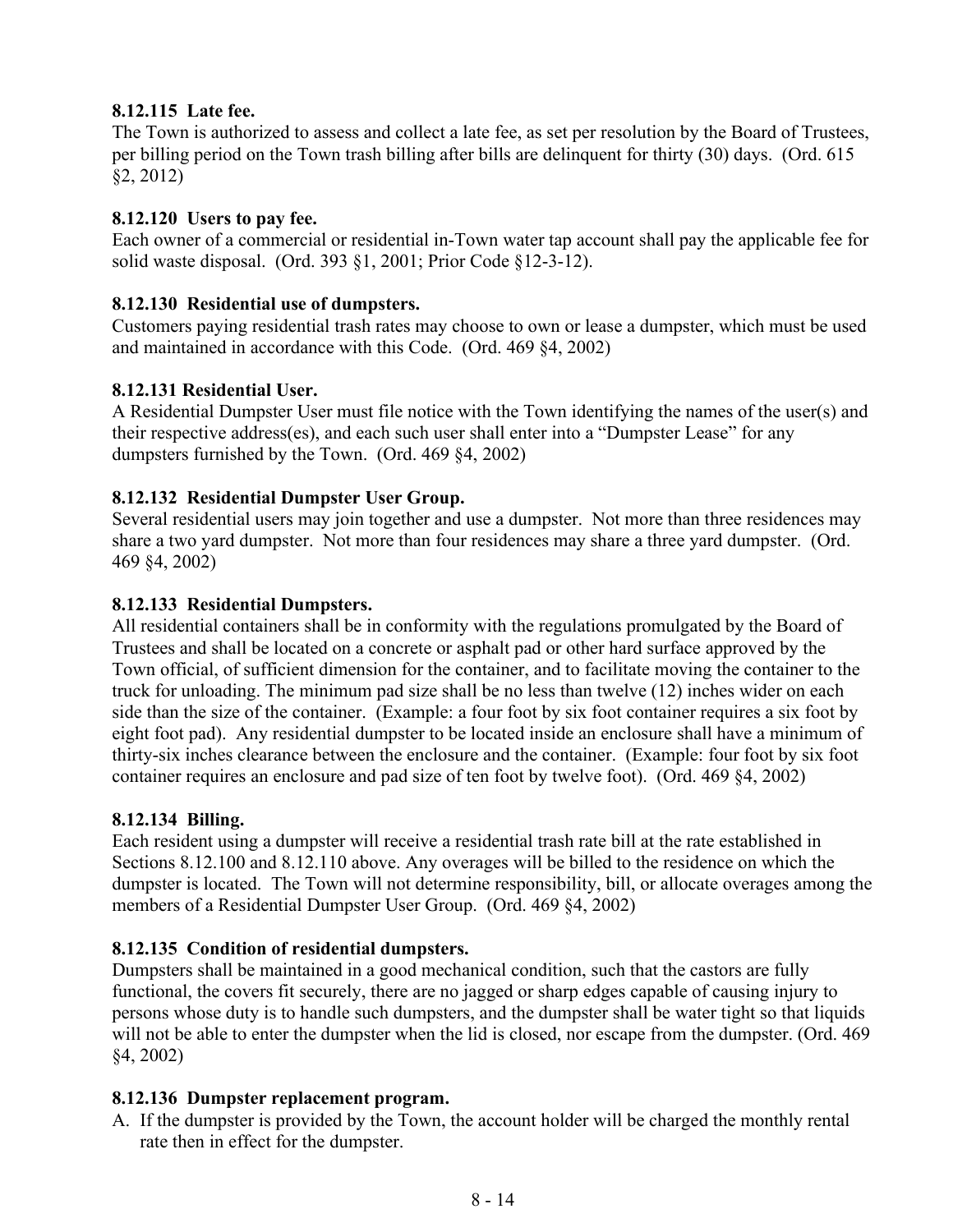- B. Dumpsters which deteriorate, are damaged, or are otherwise unrepaired or unusable, shall, at the discretion of the Town official, be replaced. If the replacement dumpster is provided by the Town, the account holder will be charged the monthly rental rate then in effect for the dumpster.
- C. A Residential Dumpster User may supply its own dumpster ("user supplied dumpster"), but such dumpster must be approved by the Town as to the size, materials, design and dimensions of the dumpster. Any user-supplied dumpster must be maintained in good working order by the owner, at its own expense and effort. The Town may require that any user supplied dumpster be repaired or replaced. If the dumpster owner fails to make necessary repairs or replacement of the user supplied dumpster, the Town may replace the dumpster, and the account holder shall enter into a lease with the Town and the Town will supply the dumpster at the then-current monthly rental rate.
- D. Dumpsters furnished by the Town are leased to the Residential Dumpster User. The Town's sole responsibility as to the use and condition of such dumpsters is to maintain the dumpsters as against ordinary wear and tear, and to repair any damages caused by the Town.
- E. Dumpsters provided by the Town shall remain the property of the Town. No person shall remove from the premises or willfully damage any such dumpster.
- F. The Town shall set by resolution the rental rate for any containers, dumpsters, or totes the Town may supply. The monthly rental rate for dumpsters and for commercial totes supplied by a Contractor shall be established by the Contractor, subject to approval by the Town, and shall not be changed without such approval by the Town. (Ord. 498 §2, 2005)
- G. Contractor to Discharge Duties. At any time trash collection services are provided by a contractor under contract with the Town, dumpsters shall be provided by the Contractor or the customer. The Contractor shall act on behalf of the Town in discharge of the duties, rights and obligations of the Town provided in Sections 8.12.136, paragraphs A., B, C, D, and E, specifically including the Contractor as owner and lessor of dumpsters provided by it. (Ord. 498 §2, 2005; Ord. 469 §4, 2002)

## **8.12.200 Violations - Penalty.**

Any person who violates any provision of any section of this chapter commits an offense. Any person convicted of a violation of any section of this chapter shall be punished as provided in Kremmling Municipal Code Section 1.16.010. (Ord. 535 §10, 2008; Ord. 472 §1, 2002)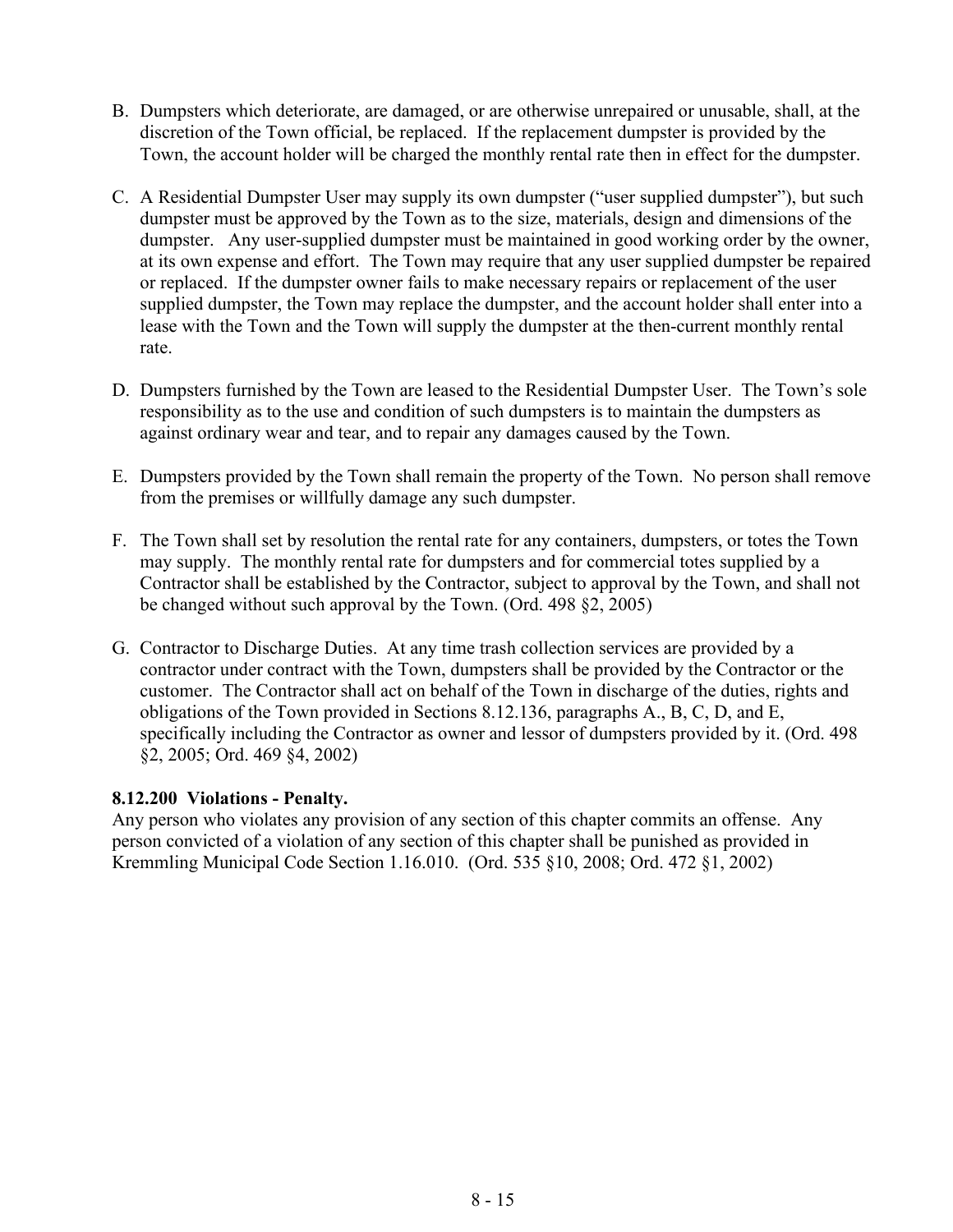#### **8.16 - Hazardous Substances**

<span id="page-15-0"></span>

| <b>Sections</b> | Page |
|-----------------|------|
|                 |      |
|                 |      |

## **8.16.010 Authority.**

Pursuant to Section 29-22-102(3)(a), Colorado Revised Statutes, the Police Department, through the officer(s) on duty, is designated the emergency response authority for hazardous substance incidents occurring within the corporate limits of the Town. (Ord. 268 §1, 1984)

#### **8.16.020 Action.**

In the event of a hazardous substance incident as defined in Title 29, Article 22 of C.R.S., it shall be the responsibility of the Police Department to undertake such action as required by Title 29, Article 22, C.R.S. (Ord. 268 §2, 1984)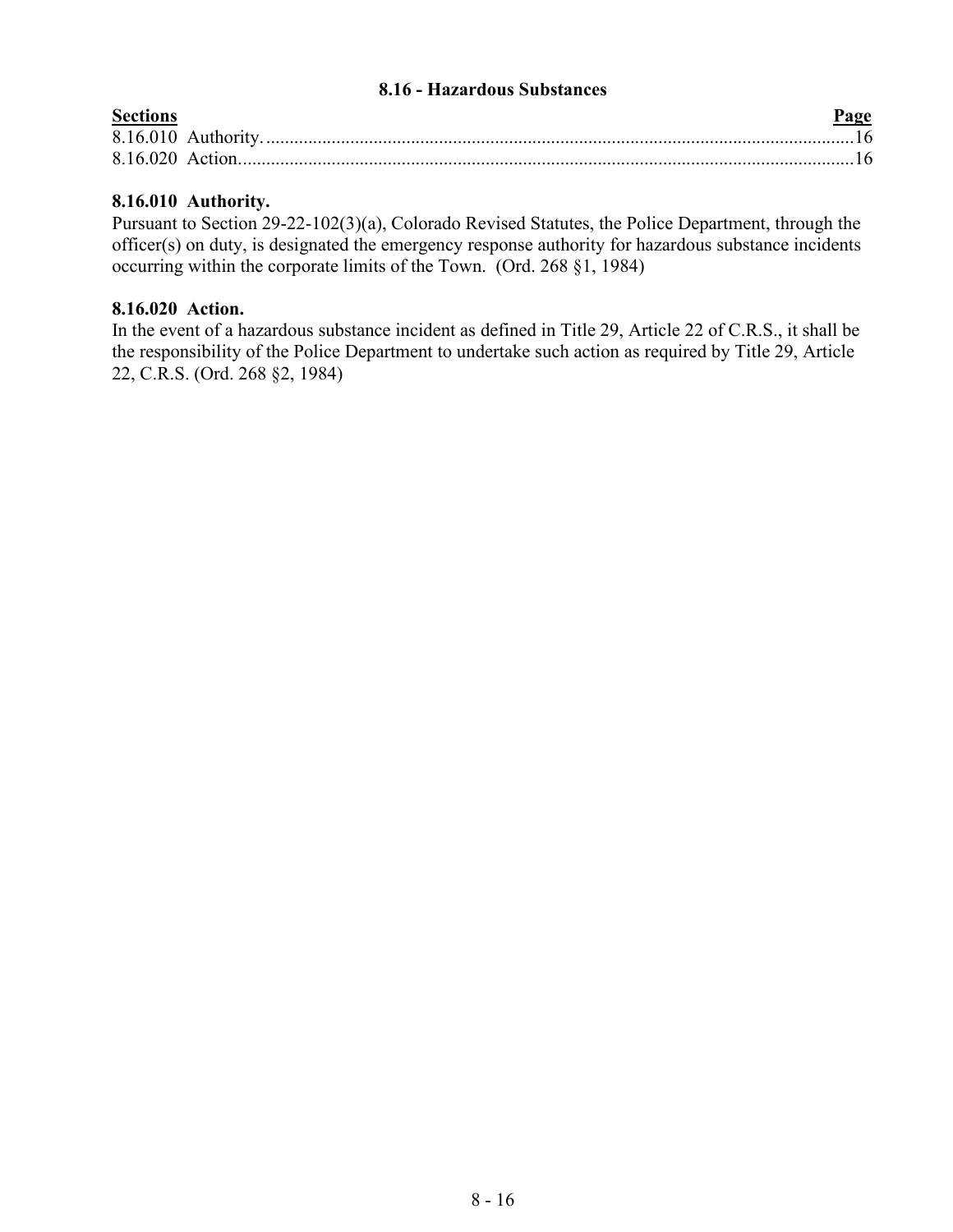## **8.20 - Nuisances Generally**

<span id="page-16-0"></span>

| <b>Sections</b> | Page |
|-----------------|------|
|                 |      |
|                 |      |
|                 |      |
|                 |      |
|                 |      |
|                 |      |
|                 |      |
|                 |      |
|                 |      |
|                 |      |
|                 |      |
|                 |      |
|                 |      |
|                 |      |
|                 |      |
|                 |      |
|                 |      |
|                 |      |
|                 |      |
|                 |      |
|                 |      |
|                 |      |
|                 |      |

## **8.20.010 Defined.**

Anything which is injurious to health or morals or indecent or offensive to the senses or an obstruction to the free use of property so as to interfere with the comfortable enjoyment of life or property is declared a nuisance and as such shall be abated. (Prior Code §10-1-1)

## **8.20.020 Abatement of nuisances generally.**

The purpose of this chapter is to provide a procedure by which the Town may enforce the various environmental concerns addressed by this Chapter, and to establish a policy authorizing the Town to take corrective enforcement measures should any landowner, tenant, or occupant of any property located within the Town fail voluntarily to comply with any provision of this Chapter. Abatement by the Town of any nuisance as set forth in this Chapter shall be optional at the sole discretion of the Town and shall not prevent the town from availing itself of any other enforcement or criminal action, including the issuance of a summons to appear in Municipal Court. (Ord. 574 §1, 2010; Prior Code  $$10-1-2)$ 

#### **8.20.030 Notice to abate.**

Any state of things prohibited by this chapter shall be deemed a nuisance and any person who, after the effective date of the ordinance codified in this section, shall make or cause such nuisance to exist shall be deemed the author thereof, provided, that any person who shall have possession or control of any private ground or premises, whether he is owner of them or not, in or upon which any nuisance shall exist or may be found, whether such nuisance has been created before or after the effective date of the ordinance codified in the section, shall be deemed guilty of a separate offense, as the author of a nuisance, for every period of forty-eight hours continuance of such nuisance after due notice has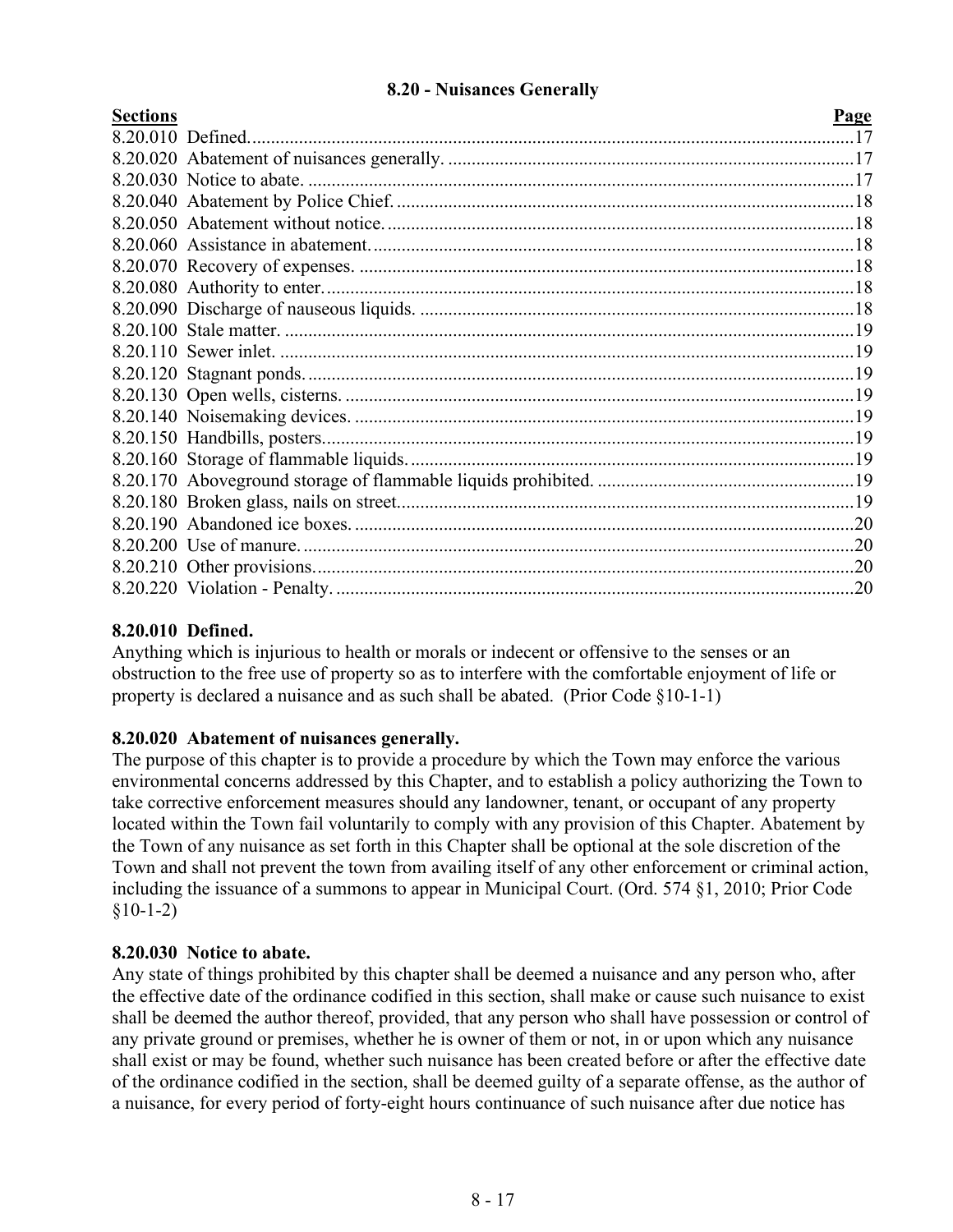been given to abate it. The written notice of forty-eight hours may be given and served by the Police Chief or other officers as he may designate. (Ord. 574 §2, 2010; Prior Code §10-1-3)

## **8.20.040 Abatement by Police Chief.**

In the event that any such nuisance within or upon any private premises or grounds is not abated immediately after the notice provided in this chapter shall be given, the Police Chief may declare the same to be a nuisance and order the nuisance abated, which order shall be executed without delay; and the Police Chief shall have the authority to call for the necessary assistance to abate the nuisance. The Police Chief may abate any nuisance by authorizing a private contractor to enter the property and remove the condition or conditions, with the expense incurred by the Town to be recovered as set forth in this Chapter. (Ord. 574 §3, 2010; Prior Code §10-1-4)

## **8.20.050 Abatement without notice.**

In case of any such nuisance in or upon any street, avenue, alley, sidewalk, highway or public grounds in the Town, the Police Chief or other officers as he may designate, may abate the same immediately without such notice given. (Ord. 574 §4, 2010; Prior Code §10-1-5)

## **8.20.060 Assistance in abatement.**

Any officer who shall be duly authorized to abate any nuisance specified in this chapter shall have authority to engage the necessary assistance and to incur the necessary expenses thereof. (Prior Code  $§10-1-6)$ 

## **8.20.070 Recovery of expenses.**

- A. The expense incurred by the Town in abating any nuisance, together with ten percent of the cost of the abatement for the inspection and other incidentals, shall be paid to the Town Clerk within thirty days after mailing by the Town Clerk to the owner of such lot, block or parcel of ground, by registered or certified mail, a notice of the assessment of such cost.
- B. Any assessment pursuant to this section shall be a lien against such lot, block or parcel of ground until paid and shall have priority over all other liens except general taxes and prior special assessments.
- C. In case such assessment is not paid within thirty days, it shall be certified by the Clerk to the County Treasurer, who shall collect the assessment, together with a ten percent penalty for the cost of collection, in the same manner as other taxes are collected. The laws of the state of Colorado for assessment and collection of general taxes, including the laws for the sale and redemption of property for taxes, shall apply to the collection of assessments pursuant to this section.

(Ord. 359 §1, 1991; Prior Code §10-1-7)

## **8.20.080 Authority to enter.**

The Police Chief or other officers as he may designate may enter upon or into any lot, house or other building or premises, with proper respect for the occupant's constitutional rights, to examine the same and to ascertain whether any such nuisance exists, and shall be free from any action or liability on account of such action. (Ord. 574 §5, 2010; Prior Code §10-1-8)

## **8.20.090 Discharge of nauseous liquids.**

It is unlawful to discharge out of or from, or permit to flow from any house or place, foul or nauseous liquid or substance of any kind whatsoever, into or upon any adjacent ground or lot, or into any street,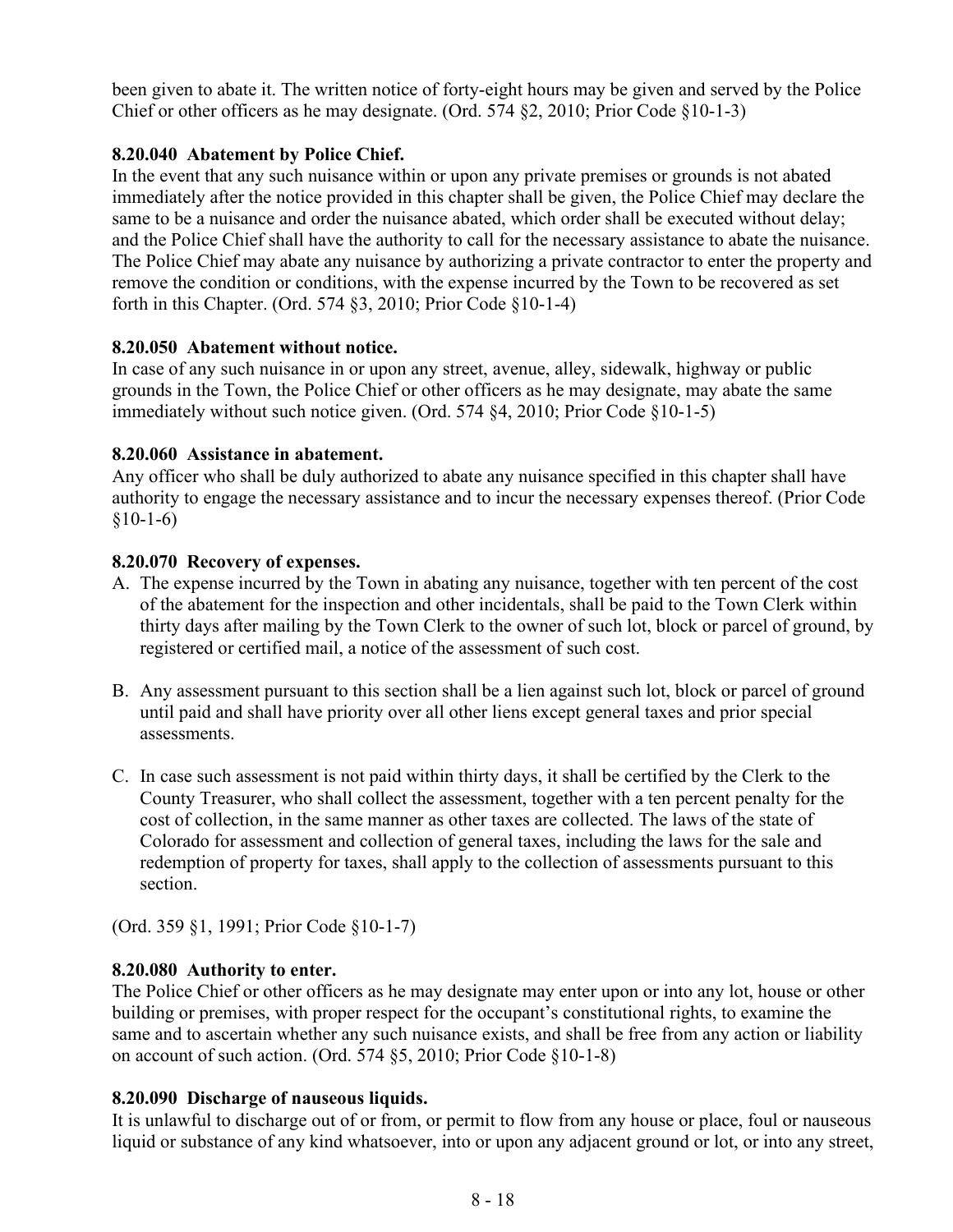alley or public place in the Town. (Prior Code §10-1-9)

## **8.20.100 Stale matter.**

It is unlawful to keep, collect or use, or cause to be kept, collected or used in this Town, any stale, putrid or stinking fat or grease or other matter. (Prior Code §10-1-9)

## **8.20.110 Sewer inlet.**

It is unlawful to deposit in, or throw into any sewer, sewer inlet or privy vault that shall have a sewer connection, any article whatsoever that might cause such sewer, sewer inlet or privy vault to become nauseous or offensive to others or injurious to public health. (Prior Code §10-1-11)

## **8.20.120 Stagnant ponds.**

Any cellar, vault, drain, sewer, pond of water, or other place, upon or within any private premises or grounds in this Town, that shall be nauseous or offensive to others, or injurious to public health through an accumulation or deposition of nauseous, offensive or foul water, or other substances, shall be deemed a nuisance. This applies in all cases for which no other specific provisions are made in this chapter, Code or any other ordinance of the Town. (Prior Code §10-1-12)

## **8.20.130 Open wells, cisterns.**

It is declared that excavations exceeding five feet in depth, cisterns and wells or an excavation used for storage of water, are public nuisances unless they are adequately covered with a locked lid or other cover weighing at least sixty pounds or are securely fenced with a solid fence to the height of at least five feet, and it is unlawful for any person to permit such nuisance to remain on premises owned or occupied by him. (Prior Code §10-1-13)

## **8.20.140 Noisemaking devices.**

The use of bells, whistles, sirens, music horns or any other noisemaking devices for the purpose of attracting children or minors to any vehicle upon the streets, highways, rights-of-way, alleys or public ways of the Town for the purpose of selling, distributing or giving away any product whatsoever to such minors is declared to be a public nuisance and hazard; and is expressly prohibited and is unlawful, expecting such activities carried on as part of duly authorized public parades or processions. (Prior Code §10-1-14)

## **8.20.150 Handbills, posters.**

Any handbill, poster, placard or painted or printed mat which shall be stuck, posted or pasted upon any public or private house, store or other building, or upon any fence, power pole, telephone pole or other structure without the permission of the owner, agent or occupant of the house, shall be deemed a nuisance. (Prior Code §10-1-15)

# **8.20.160 Storage of flammable liquids.**

It is unlawful to store or cause to be stored or parked any tank vehicle carrying flammable liquids or gases upon any streets, ways or avenues of the Town, or in any other part of the Town for a period of time in excess of twelve hours. (Prior Code §10-1-16)

# **8.20.170 Aboveground storage of flammable liquids prohibited**.

It is unlawful to have an exposed tank or other structure for the storage of flammable liquids or gases, with the exception of propane gas, within the limits of the Town. (Prior Code §10-1-17)

## **8.20.180 Broken glass, nails on street.**

It is unlawful for any person to throw or deposit or cause to be thrown or deposited on any street,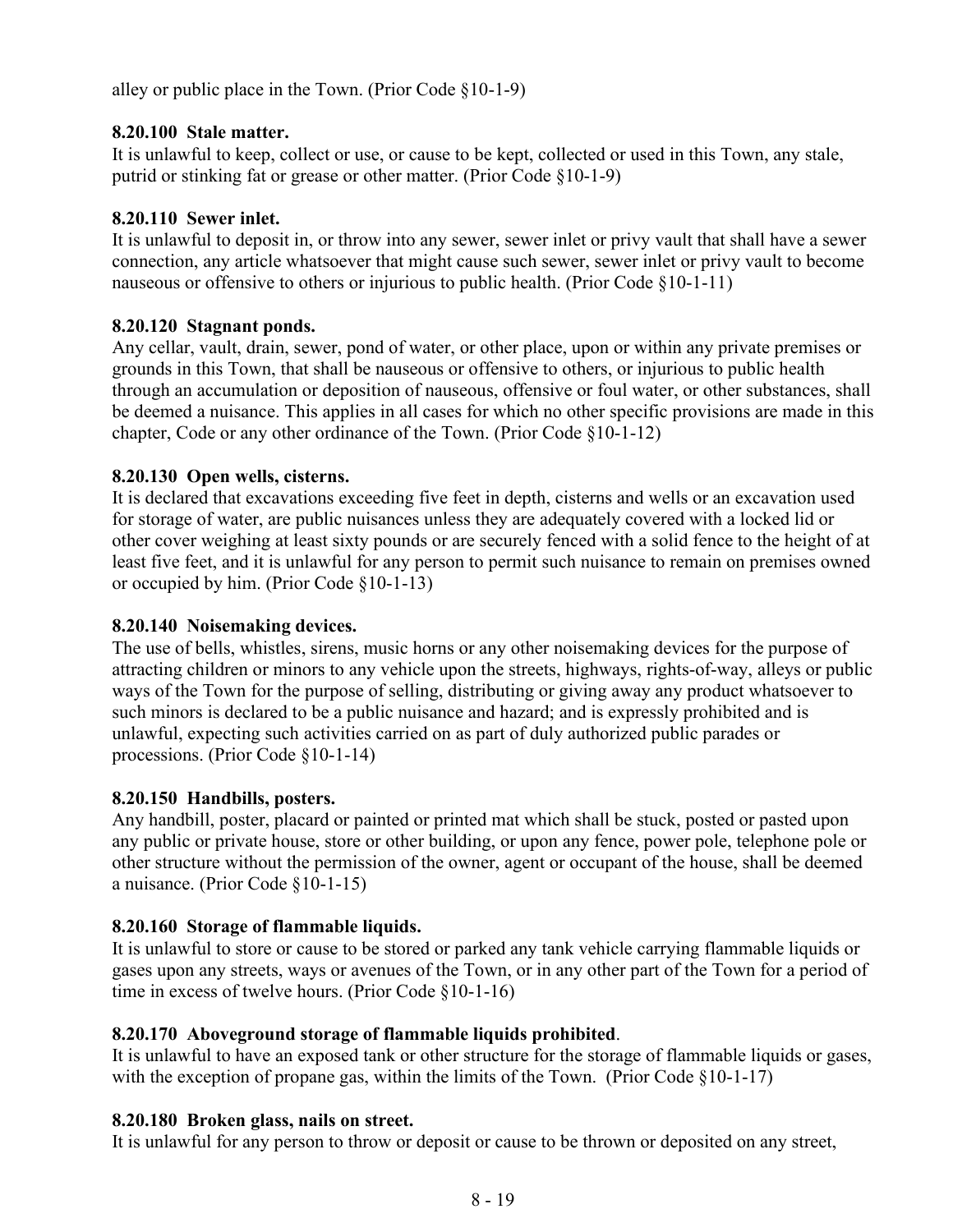alley, sidewalk or other public way, any broken glass, broken crockery, nails or any other dangerous substance. (Prior Code §10-1-18)

#### **8.20.190 Abandoned ice boxes.**

It is unlawful for any person to leave or permit to remain outside of any dwelling, building or other structure or within any unoccupied or abandoned building, structure or dwelling under his control, in a place accessible to children, any abandoned, unattended or discarded ice box, refrigerator or other container, which has a door or lid, snap lock or other locking device, which cannot be released from the inside without removing the door or lid, snap lock or other locking device. (Prior Code §10-1-19)

#### **8.20.200 Use of manure.**

Other than a light spread of manure which may be applied on lawns or gardens for fertilizing purposes, manure shall not be kept on any property for any purpose, or kept in any place for later use, but shall be either plowed under or removed by the owner, occupant or agent. (Prior Code §10-1-32)

#### **8.20.210 Other provisions.**

The above enumerated provisions of this chapter are in no way deemed to be exclusive and anything declared under Section 8.20.010 shall be abated in accordance with the provisions contained in this chapter. (Prior Code §10.1.33)

#### **8.20.220 Violation - Penalty.**

Any person who violates any provision of any section of this chapter commits an offense. Any person convicted of violation of any section of this chapter shall be punished as provided in Kremmling Municipal Code Section 1.16.010. (Ord. 535 §11, 2008)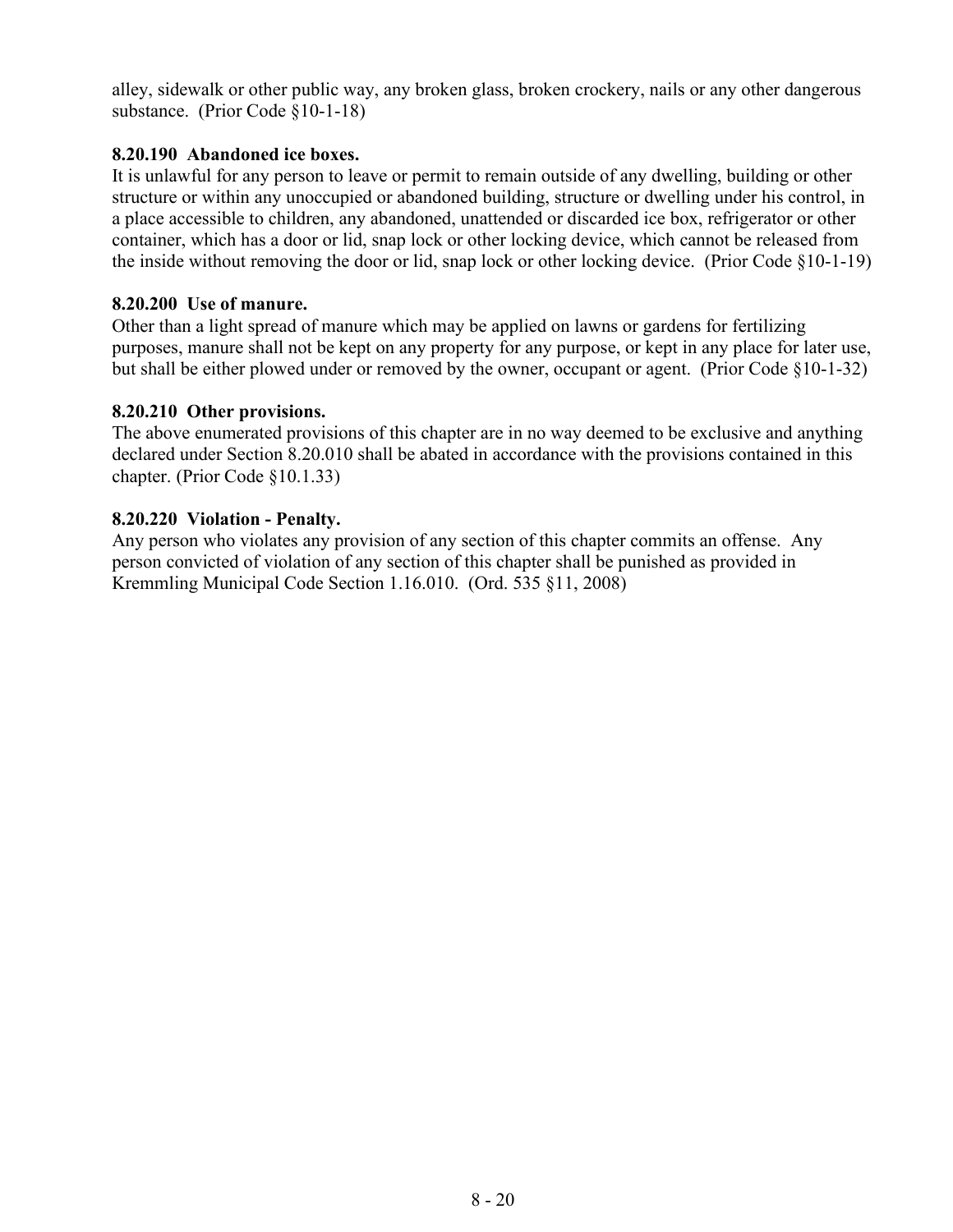## **8.22 - Open Burning**

<span id="page-20-0"></span>

| <b>Sections</b> | Page |
|-----------------|------|
|                 |      |
|                 |      |
|                 |      |
|                 |      |

## **8.22.010 Definitions.**

For the purpose of this chapter, the following terms, phrases, words and their derivations shall have the following meanings:

"Open Burning" means any outdoor fire, including but not limited to slash burning; leaf burning; campfire pits, grates, containers or warming fires exceeding (3) feet in diameter; burning of fence rows, fields ditches, trash, rubbish, wastepaper, rubber, plastics, tires, construction debris, chemicals of any kind, paint, fuels, solvents, furniture, coated wood, manufactured wood, manure, deceased animals or animal parts, and/or other debris or other flammable material; and any other activity that poses a significant risk of starting a fire as may be set forth specifically in a written order issued by the Mayor or Town Manager pursuant to Section 8.22.030 of this Chapter.

# **8.22.020 Open Burning Prohibited; Exceptions.**

- A. Open Burning is prohibited within the Town.
- B. The following are exceptions to the general open burning ban, which, unless modified or prohibited by written order of the Mayor or Town Manager pursuant to Section 8.22.030 of this Chapter, shall be permitted:
	- 1. Fires contained within buildings or liquid-fueled or gas-fueled grills, self-contained charcoal grills, and campfire pits, grates, or containers not exceeding three (3) feet in diameter.
	- 2. Special event bonfires may be authorized by written permission from the Town and the Fire District.
	- 3. Open Burning may be authorized by written permission from the Town and the Fire District, upon a finding by the Town and the Fire District that the burning will not be hazardous to the community.

## **8.22.030 Authority to Enact More Restrictive Prohibitions by Written Order.**

- A. The Mayor or the Town Manager, or their designee, is authorized to issue a written order implementing restrictions on Open Burning that are more stringent than set forth herein. The Mayor or Town Manager shall consider recommendations issued by officials from others affected governmental agencies, including but not limited to the Fire District, prior to issuing any such written order.
- B. The specific terms and conditions of the more stringent restrictions, and their applicability to various types of operations, including commercial operations shall be determined by the Mayor or Town Manager and set forth in the written order.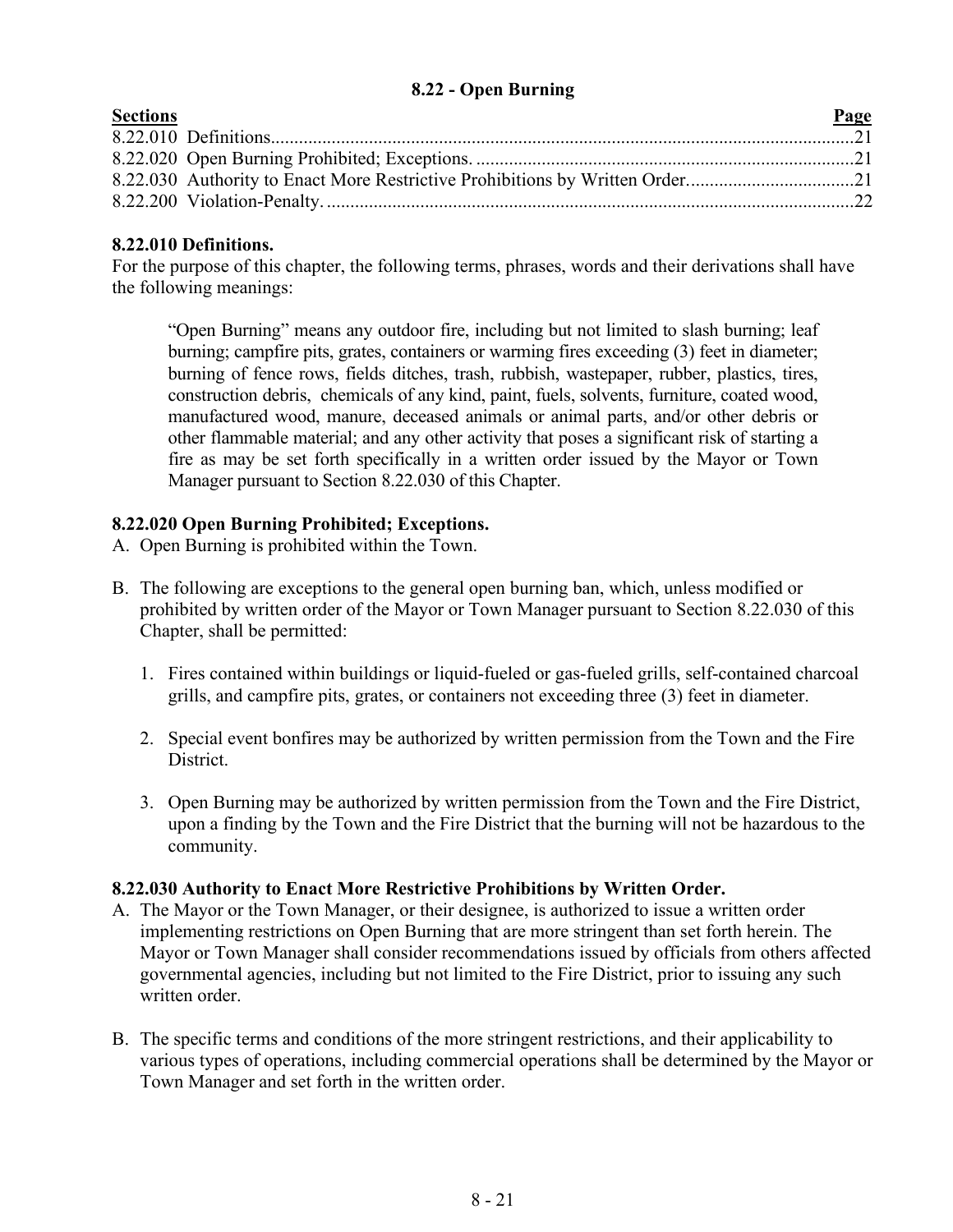- C. Any order issued by the Mayor or Town Manager pursuant to this section shall be reviewed by the Board of Trustees at its next regular or special meeting, at which meeting the Board shall by resolution modify, ratify or rescind the order.
- D. Unless otherwise provided in the written order, any order issued pursuant to this Section shall continue in effect until the modified or repealed by resolution of the Board of Trustees.

#### **8.22.200 Violation-Penalty.**

Any person who violates any provision of any section of this chapter commits an offense. Any person convicted of violating any section of this chapter shall be punished as provided in Kremmling Municipal Code Section 1.16.010.

(Ord. 602 §1, 2011)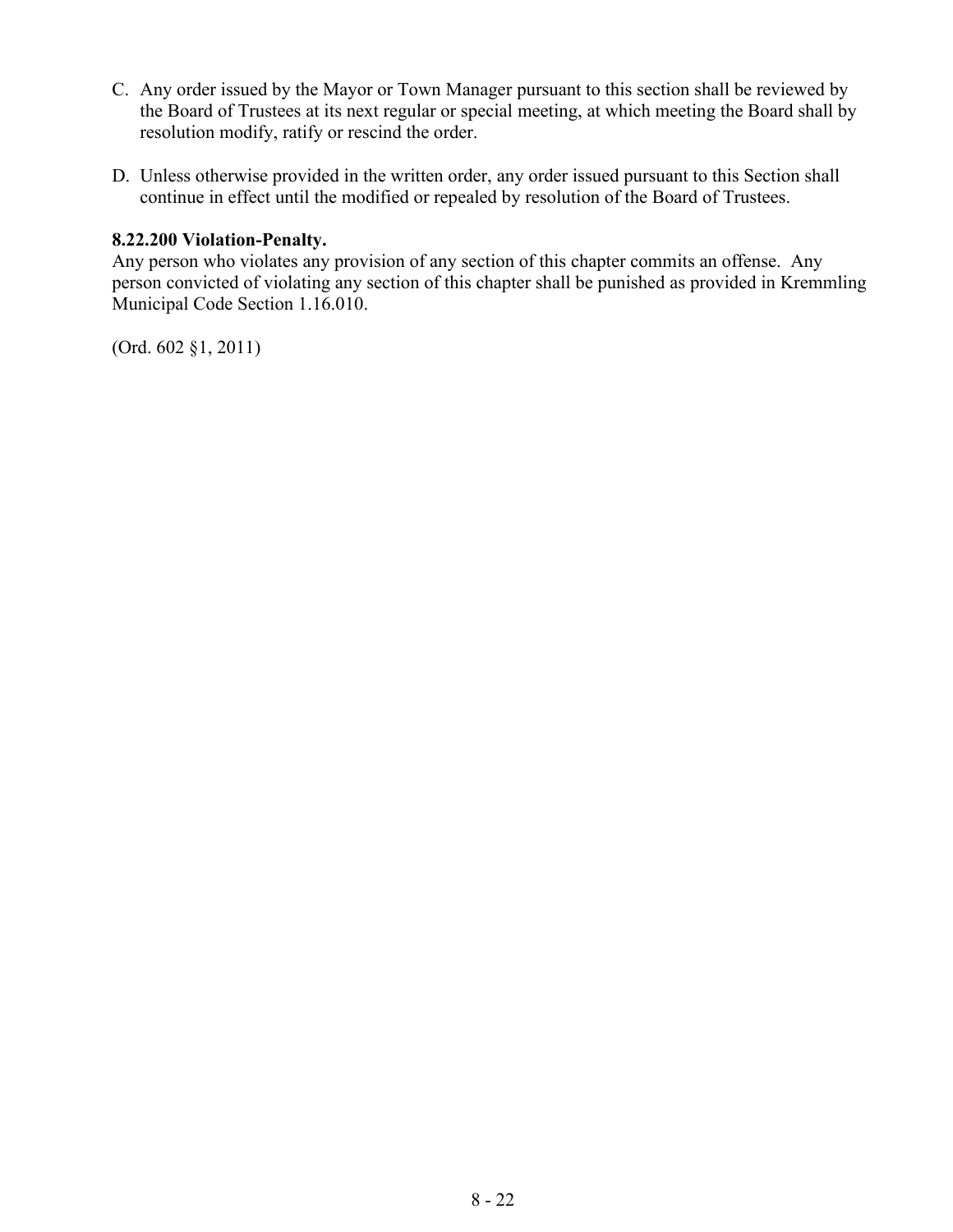## **8.24 - Trash, Junk, Rubbish, Weeds and Brush**

<span id="page-22-0"></span>

| <b>Sections</b> |                                                                                             | Page |
|-----------------|---------------------------------------------------------------------------------------------|------|
|                 |                                                                                             |      |
|                 |                                                                                             |      |
|                 | 8.24.030 Accumulation of rubbish, including trash, junk, non-operating vehicles and garbage |      |
|                 |                                                                                             |      |
|                 |                                                                                             |      |
|                 |                                                                                             |      |
|                 |                                                                                             |      |
|                 |                                                                                             |      |
|                 |                                                                                             |      |
|                 |                                                                                             |      |
|                 |                                                                                             |      |
|                 |                                                                                             |      |
|                 |                                                                                             |      |
|                 |                                                                                             |      |

## **8.24.010 Policy.**

In order to prevent and reduce hazards, interference with the orderly flow of traffic, the reduction in value of property, blight within the Town, mischief and unsightliness, to preserve enjoyment of property; and to provide for the public health, safety and welfare, the Town shall prohibit accumulation of rubbish, including trash, junk and garbage from being allowed or permitted to remain upon public or private property within the Town, and to prohibit the excessive growth or accumulation of weeds and brush on any such property, and to require the cleanup of such conditions at the effort and/or expense of the owner of any such property. (Ord. 458 §1, 2001)

#### **8.24.020 Definitions.**

The following definitions shall apply in the interpretation and enforcement of this chapter:

"Appropriate Storage Place or Depository" means a storage area enclosed by a fence constructed of view-blocking material, six feet in height, or a structure of view blocking material or a building as defined in and constructed in accordance with the latest adopted building Codes.

"Brush" means woody perennial plants including trees and shrubs, whether cultivated or not.

"Fence Constructed of View-Blocking Material" means a fence constructed of cedar pickets, manufactured vinyl fence materials, or woven wire fence with visibility slats, placed in such manner that the fence has a ratio of at least ninety percent closed space per square foot to ten percent or less open space, six feet in height. In addition to the listed materials, the Town may approve other materials including concrete, block, brick, stone, and materials of similar appearance to the approved materials. Unacceptable materials include glass, tires, tarps, plastic film or sheet commonly sold in rolls, woven or unwoven fiber house wrap, unconventional salvaged material, and unsafe or unsightly materials.

"Garbage" means all waste, animal or vegetable, such as but not limited to waste material and refuse from kitchens, residences, grocery stores, butcher shops, restaurants, cafes, hotels, rooming houses and boarding houses, and all other putrescible or deleterious substances.

"Junk" means any tangible personal property that is unrepaired, unrepairable, abandoned, derelict, or discarded. Junk includes personal property that is unrepaired or unrepairable for use in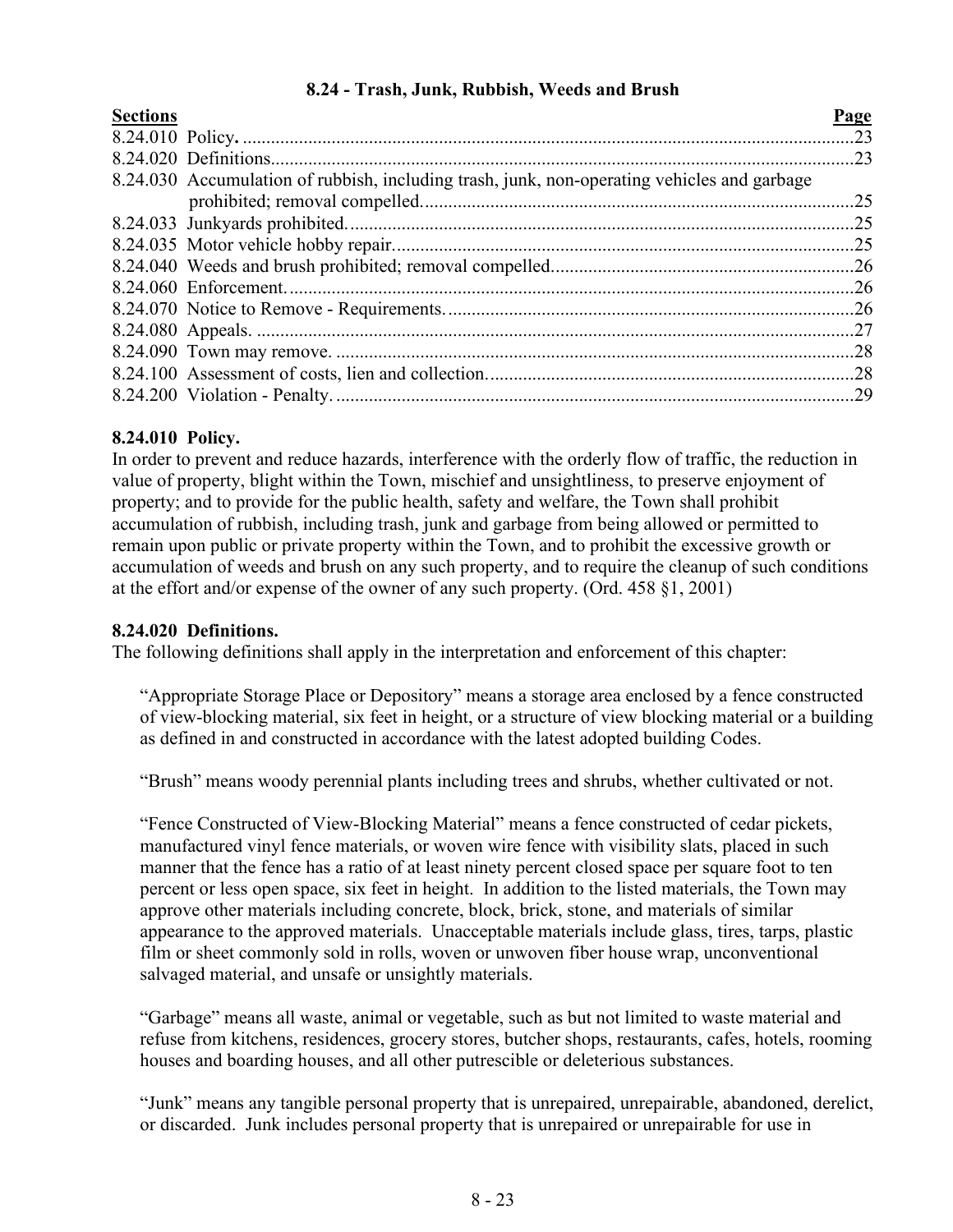intended form, but that may be turned to some use or from which parts are removed.

"Junkyard" means and includes any lot, land, parcel, or part thereof, used for storage, collection, processing, purchase, sale, salvage, or disposal of junk. Junkyard includes but is not limited to, the following: automotive recycling yards, the primary purpose of which is to salvage multiple motor vehicle parts and materials for recycling and reuse; machinery junk yards, the primary purpose of which is a place of storage in which there is displayed to the public view junk machinery or scrap metal; and wrecking yards, the primary purpose of which is a place where there is stored two (2) or more non-operating vehicles or used parts of motor vehicles or old iron, metal, glass, cordage, or other waste or discarded second-hand materials that has been a part, or intended to be a part, of any motor vehicle.

"Lot or Parcel" means a lot, piece, plot or parcel of land or assemblage of contiguous parcels of land, as established by survey, plat, or deed.

"Owner" means any person who is the owner of real property as ascertained from the records of the Grand County Clerk and Recorder's Office and of the Grand County Assessor's Office. The term includes tenants and agents of the owner and occupants of the land.

"Non-operating vehicle" means any vehicle which is stopped or parked, either attended or unattended, due to any mechanical failure or any inoperability because of a collision, a fire or any other such injury, temporarily inoperable under its own power making it incapable of performing the function it was originally designed to perform, or a vehicle not bearing a valid current registration license plate or that would otherwise be unlawful to operate on any street or highway within the Town. (Ord. 577 §2, 2010)

"Rubbish" means any trash, junk and garbage, or material of any kind that has been discarded, rejected, cast aside or thrown away as worthless.

"Street or Alley" means the entire width between the boundary lines of every public way for the use of the public for purposes of vehicular or pedestrian travel, whether maintained or not.

"Suitable Container" means a container for rubbish so designed and used as to prevent scattering of rubbish, including trash, junk and garbage, by wind, water, animals or other foreseeable means.

"Trash" means any junk, litter, refuse, weeds, brush, grass clippings or other lawn or garden waste, newspapers, magazines, glass, metal, plastic or paper containers or other packaging or construction material, vehicle parts, furniture, oil, carcasses of dead animals, any ashes, waste, industrial waste products, any noxious or offensive matter of any kind; any object likely to create a traffic hazard, or any object which has been discarded or abandoned. (Ord. 577 §4, 2010) (Ord. 655, 2015)

"Unsightly" means not pleasant to the sight, interfering with the normal enjoyment of a fine view.

"Vehicle" means a machine designed to be propelled or towed by mechanical power, to move or travel along highways, roads, streets or the ground by use of wheels, treads, runners or slides, or any other means, to transport persons or any kind of property or pull machinery, and automobiles, airplanes, trucks, trailers, motor scooters, motorcycles, snowmobiles, tractors, buggies, boats and wagons. (Ord. 577 §5, 2010)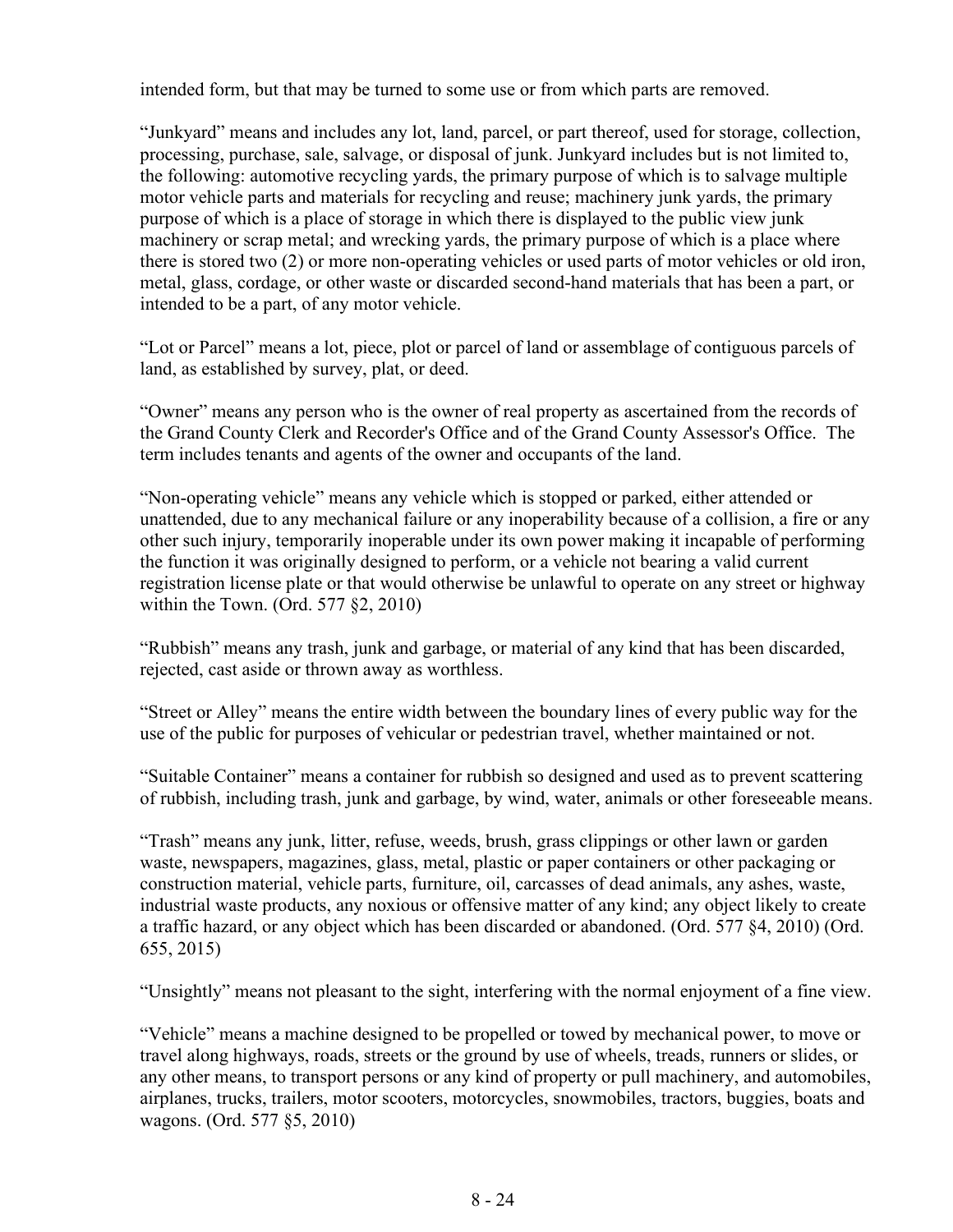"Weeds" means any plant not cultivated for agricultural or horticultural purposes, and may include plants commonly called "grass" or "hay" when such grass or hay is not cut or grazed, and exceeds a height of six inches above the ground.

(Ord. 458 §1, 2001)

## **8.24.030 Accumulation of rubbish, including trash, junk, non-operating vehicles and garbage prohibited; removal compelled.**

- A. It is unlawful for any owner of any real property within the Town of Kremmling, unless otherwise excepted herein, to accumulate or suffer or permit accumulation of rubbish, including trash, junk, non-operating vehicle(s) or garbage, on any lot or parcel of land, including any part of the yard or any area of ground immediately surrounding the building or structure located on the real property, including porches or landings of such buildings, and on any alleys behind or sidewalk area in front of such property.
- B. The owner of any real property within the Town of Kremmling, unless otherwise excepted herein, may be compelled to remove rubbish, trash, junk, non-operating vehicle(s), and garbage, from any lot or parcel of land within the Town and from the alleys behind and sidewalk areas in front of such property as herein provided.
- C. This section shall not apply to:
	- 1. Any rubbish, trash, or junk stored in a suitable container or in an appropriate storage place or depositary that prevents dispersal of the material outside such storage place or depository;
	- 2. Any vehicle or vehicle parts stored in a completely enclosed building.
	- 3. During the period in which a valid building permit issued by the Town is in effect, debris from a construction or remodeling project that is not subject to dispersal on or from the premises by wind, water or animals, which may be accumulated for the lesser of a period of time of two weeks or to the volume of five yards.

(Ord. 575 §6, 2010; Ord. 458 §1, 2001)

# **8.24.033 Junkyards prohibited.**

It is unlawful to operate or maintain, or allow to be operated or maintained, a junkyard within the territorial limits of the Town. No person, persons, firm, association, partnership or corporation shall engage in the business, whether or not for profit, of buying, selling or storing junk within the Town.

# **8.24.035 Motor vehicle hobby repair.**

It is unlawful for any person to repair, recondition, rebuild, or work on any motor vehicle as a hobby, unless such hobby is conducted in and totally contained within a residential or commercial garage, and conducted in such a manner so as not to create a safety, health or fire hazard; however, this shall not apply to minor repair and maintenance activities such as, by way of illustration only, the changing of oil, sparkplugs or tires, so long as such minor work does not exceed a reasonable length of time, such as, by illustration, two (2) days.

The sale and/or marketing of more than one (1) each calendar year of any repaired, reconditioned or built motor vehicle and of more than one (1) each calendar year of any motor vehicle repair, rebuilding or reconditioning for which a person receives any compensation shall be deemed a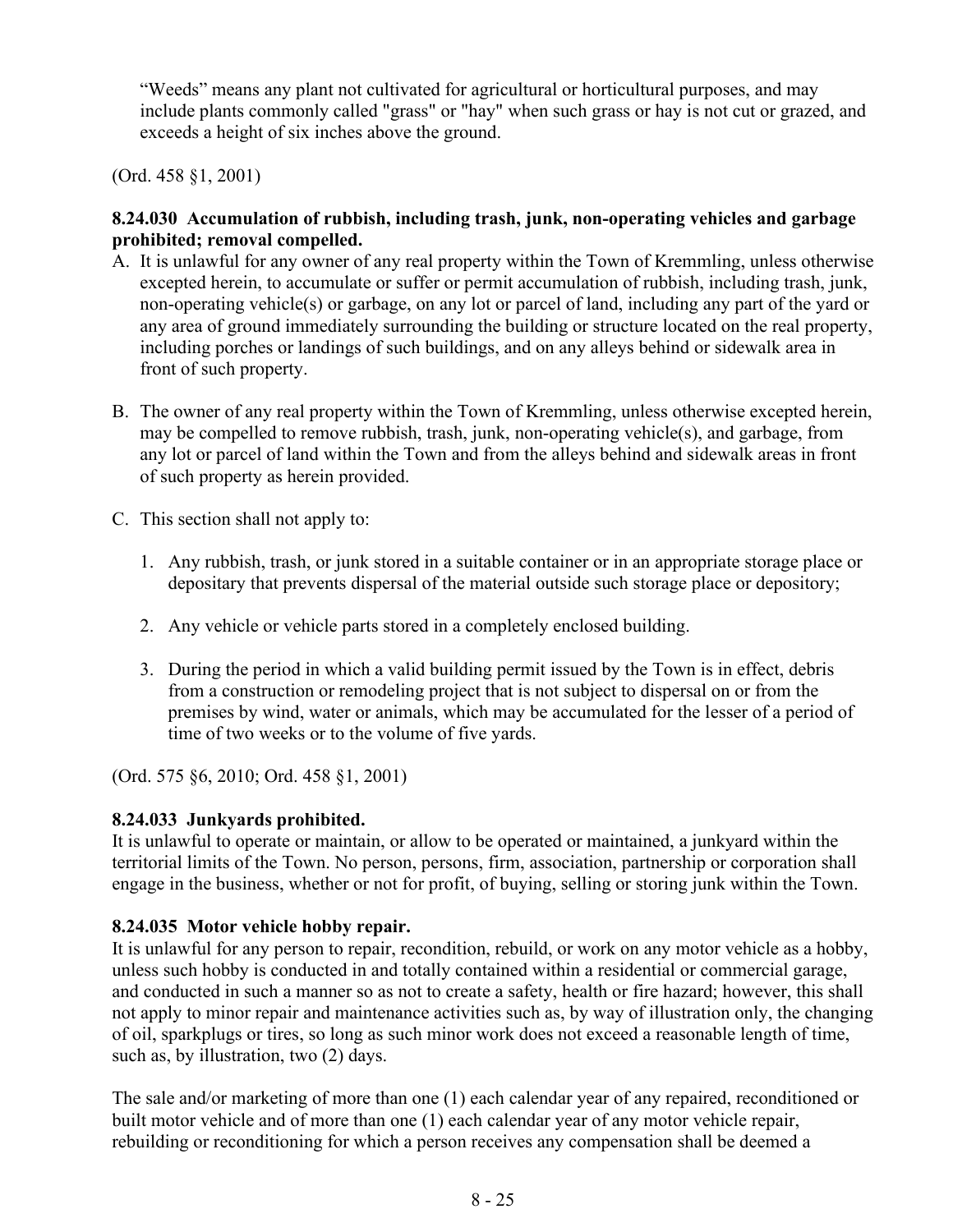business and must be licensed and performed in accordance with all applicable Town ordinances.

## **8.24.040 Weeds and brush prohibited; removal compelled**.

- A. It is unlawful for any owner of any real property within the Town of Kremmling to permit the growth of weeds or brush as defined herein on any lot or parcel of land and on any alleys behind or sidewalk areas in front of such property.
- B. The owner of any lot or parcel of land within the Town of Kremmling may be compelled to remove weeds and brush from any lot or parcel of land within the Town and from the alleys behind and sidewalk areas in front of such property as herein after provided.

(Ord. 458 §1, 2001)

## **8.24.060 Enforcement.**

- A. Any police officer of the Town is authorized, either upon his own instigation or after receipt of a citizen complaint, to investigate any accumulation of rubbish, including trash, junk, non-operating vehicle(s) and garbage, or the growth or accumulation of weeds or brush, on any lot or parcel of land, and on any alleys behind or sidewalk areas in front of such property, at any place within the Town which appears to be in violation of this chapter. (Ord. 577 §8, 2010)
- B. If, after investigation, there is probable cause or belief that a violation of this chapter has occurred or exists, the officer making the investigation shall serve a Notice to Remove by personal delivery or certified mail, return receipt requested, to the owner, the purported owner and if the owner does not occupy the property, to the occupant of the premises on which the violation is located, advising the person of the violation and ordering removal within fifteen days from the date of the notice.
- C. If the action required by the Notice to Remove is not completed in the time established in the Notice to Remove, and no appeal is filed, the Town shall may arrange removal as set forth in this Chapter.
- D. Whenever necessary to make an inspection to enforce this Chapter, or whenever the Town has reasonable cause to believe that a violation of this Chapter exists upon any premises, agents of the Town may enter on the premises at all reasonable times to inspect the premises or to perform any duty imposed by this Chapter. Such authority does not allow entry into any building or structure, or any other place where there is a reasonable expectation of privacy as recognized by law, without consent, a warrant, or under other circumstances allowed by law. If the premises is occupied, the Town shall first make a reasonable effort to locate the owner or occupier and request entry. If entry is refused, the enforcement officer shall have recourse to every remedy available at law, and may apply to a court of competent jurisdiction for an administrative search warrant.
- E. The provisions of this chapter and remedies available are in addition to any other provisions of laws. Determination to enforce this chapter shall not preclude enforcement under any other applicable chapter or Code. (Ord. 577 §9, 2010)

(Ord. 458 §1, 2001)

## **8.24.070 Notice to Remove - Requirements.**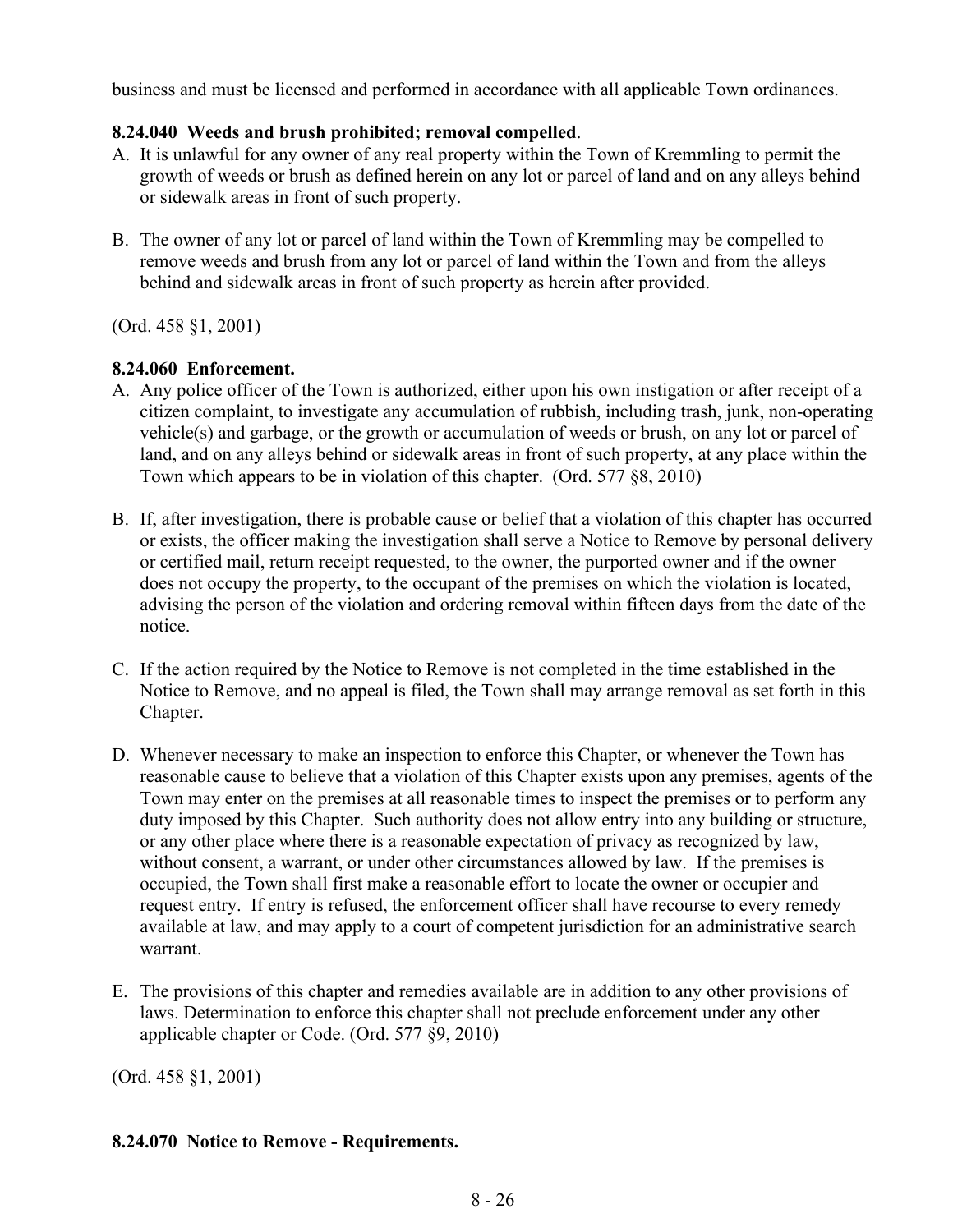- A. Upon determination by the Town that rubbish, including trash, junk and garbage, or weeds and brush must be removed, a "Notice to Remove" shall be issued.
- B. A "Notice to Remove" shall specify:
	- 1. The location of the real property;
	- 2. The action to be taken:
		- a. That rubbish, including trash, junk, non-operating vehicle(s) and/or garbage must be removed from the lot or parcel and/or adjoining alleys and sidewalks; and/or (Ord. 577 §10, 2010)
		- b. That weeds and brush shall be removed from the lot or parcel and alley behind and sidewalks in front of such parcel;
	- 3. A date certain, not less than fifteen (15) days from date of mailing of the notice, to complete the removal required by the notice; (Ord. 577 §11, 2010)
	- 4. The notice shall be served by mailing, certified mail, return receipt requested, to the last known address of the owner, and if different, also to the occupant of the property;
	- 5. A Notice to Remove shall include the following notice: "This notice may be appealed to the Municipal Court of the Town of Kremmling by filing a written notice of appeal with the Town Clerk pursuant to Section 8.24.080 of the Kremmling Municipal Code. The notice must be received by the Town Clerk's Office by the last date for removal. A notice of appeal must contain your name and mailing address, telephone number, date of the notice, the property identified in the notice, and the reasons that you believe the property is not in violation of the Municipal Code. A hearing will be held within forty-five (45) days at a regularly scheduled court date. Your presence at the hearing is required. At your own effort, cost and expense, you may present witnesses and evidence regarding the alleged violation. You may have an attorney present." (Ord. 577 §12, 2010)
	- 6. A Notice to Remove shall include the following warning: "If you fail to comply with this notice, the Town of Kremmling may take the action requested herein. Costs of the removal, plus an administrative fee of five percent shall be assessed and shall be a lien against the property until paid. If the amount assessed is not paid within thirty (30) days of the assessment date, the amount due plus a ten percent penalty for costs of collection shall be certified to the County Treasurer for collection as any other tax may be collected by the Treasurer."

(Ord. 458 §1, 2001)

## **8.24.080 Appeals.**

A. Notice and Filing. A person who received a Notice to Remove may appeal such Notice to Remove by submitting a written appeal to the Town Clerk. The notice of appeal must contain the name, mailing address, and telephone number of the person filing the appeal, and set forth the date of the notice, the property identified in the notice, and briefly describe the reasons appellant believes the property is not in violation of the Municipal Code. The appeal must be delivered to the Town Clerk no later than the last day for compliance set out in the Notice to Remove. Upon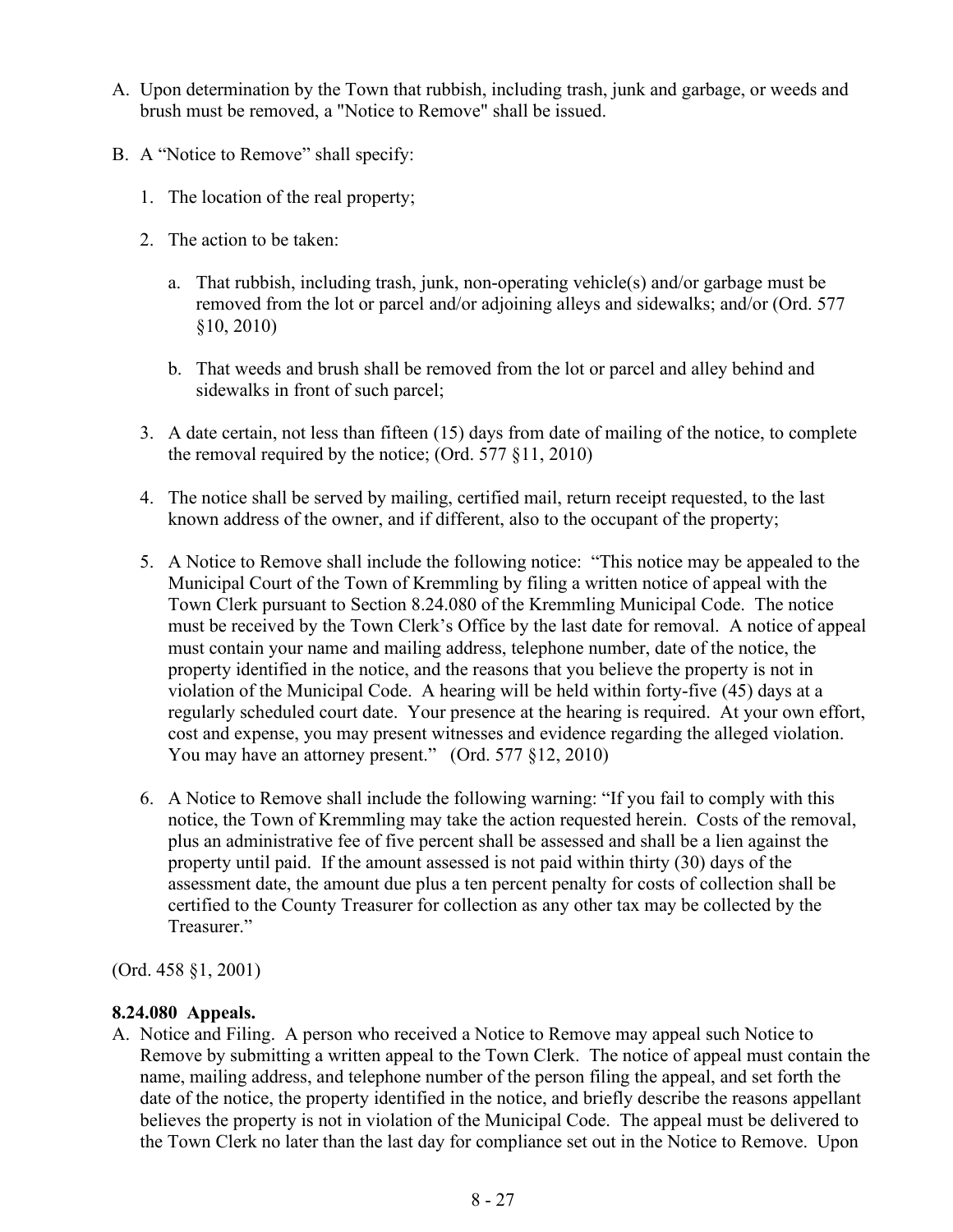receiving an appeal, the Town Clerk shall set the matter for hearing at a regularly scheduled Municipal Court date within forty-five (45) days of the filing of the appeal. The appellant shall be notified in writing of the day, time and place of the hearing. The notice of the hearing shall be delivered by regular mail to the mailing address provided in the Notice of Appeal.

- B. Hearing. The hearing shall be specific as to the condition of weeds, brush, accumulated junk, non-operating vehicle(s) and/or rubbish, and evidence shall be heard by the Municipal Court as to these matters only. Statements and evidence, if offered, shall be taken from all parties in interest, which evidence must be relevant to the existence of and/or the removal or elimination of the weeds, brush, non-operating vehicle(s) and/or the accumulation of junk and/or rubbish. The Municipal Court shall make findings of fact from the evidence presented at the hearing as to whether the conditions complained of exist and should be eliminated. If the Court determines by a preponderance of evidence that weeds, or brush or an accumulation of junk, non-operating vehicle(s) and/or rubbish exists in violation of this Chapter and should be cut or removed, the Court may issue an order based on its findings, directing that such condition be removed or eliminated, and setting a date certain for compliance not less than five days after the hearing. The order shall be a final decision and may only be appealed to the district court, pursuant to Colorado rule of civil procedure 106(a)(4).
- C. Failure of a party in interest to timely file an appeal or failure, without cause, to appear at the hearing constitutes a bar and a waiver of any right to contest the Town's right to eliminated or remove the weeds, brush, junk, non-operating vehicles and/or rubbish from the property and charge the resulting costs against the person and/or the property.

(Ord. 577 §13, 2010; Ord. 458 §1, 2001)

#### **8.24.090 Town may remove.**

Upon expiration of the time period set forth in a Notice to Remove or by the date established in an order upon appeal thereof, and upon the failure of the real property owner to remove or cause to be removed rubbish, including trash, junk, non-operating vehicle(s) and garbage, and/or weeds and brush, as required in the notice, the Town may undertake to remove the same as required by the notice or order. The Town may effect such removal through its own agents, employees, equipment and facilities, or by contracting with others for such removal. (Ord. 577 §14, 2010; Ord. 458 §1, 2001)

## **8.24.100 Assessment of costs, lien and collection.**

- A. If the Town removes or causes to be removed rubbish, including trash, junk and garbage, and/or removes or causes to be removed weeds and brush as may be required in the Notice, the Town shall assess its costs, including cost of causing compliance with the notice and landfill or other disposal fees, along with an amount equal to five percent (5%) of the cost of causing compliance for inspection and other incidental costs.
- B. All costs assessed shall immediately be a lien against the property, prior to all other liens except general taxes and prior assessments.
- C. The owner shall be billed for the costs determined above.
- D. If costs assessed pursuant to this action are not paid within thirty (30) days of the date billed by the Town, the Town Clerk shall certify the amount due to the County Treasurer, who shall collect the assessment, together with a ten percent (10%) penalty for the cost of collection, in the same